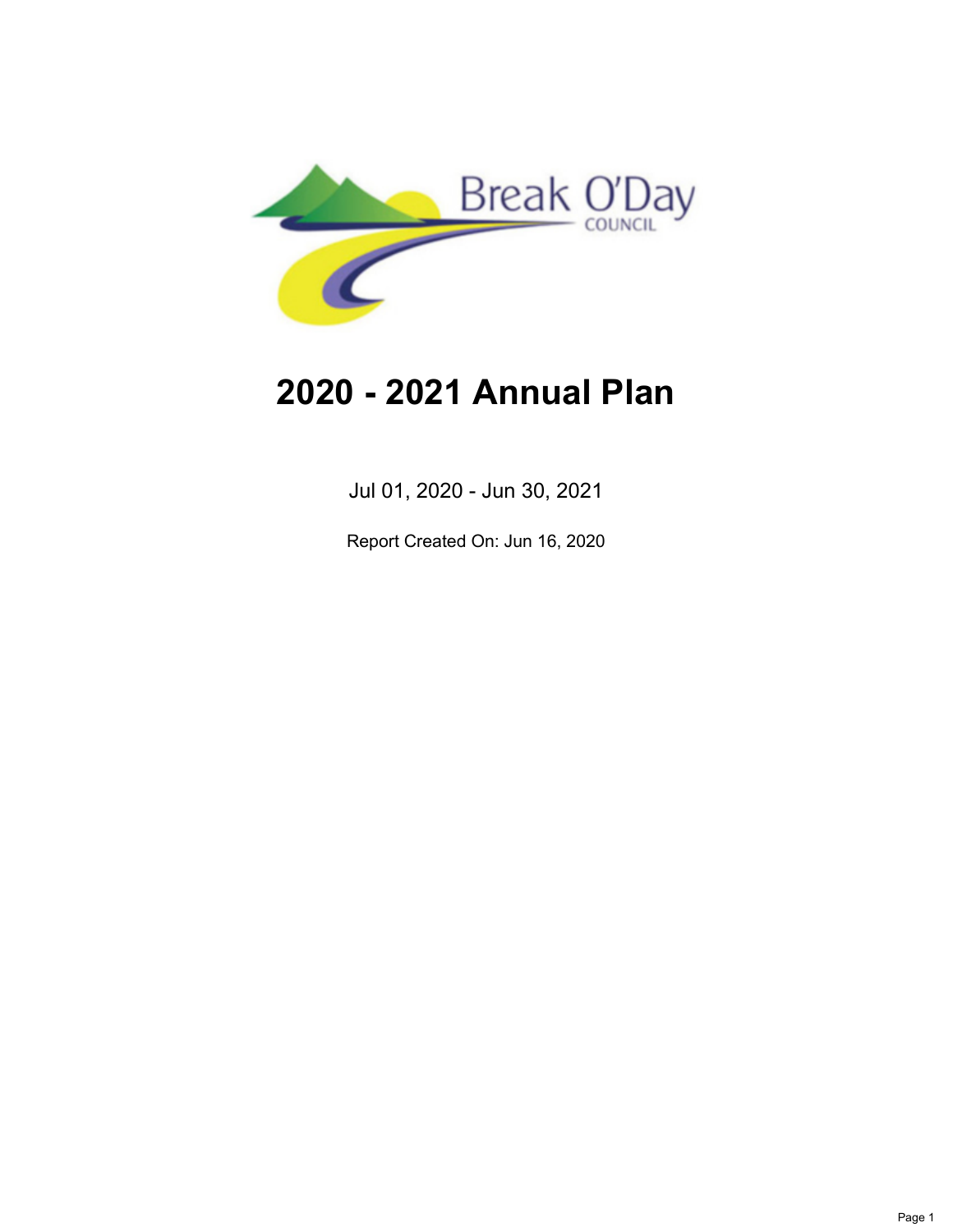

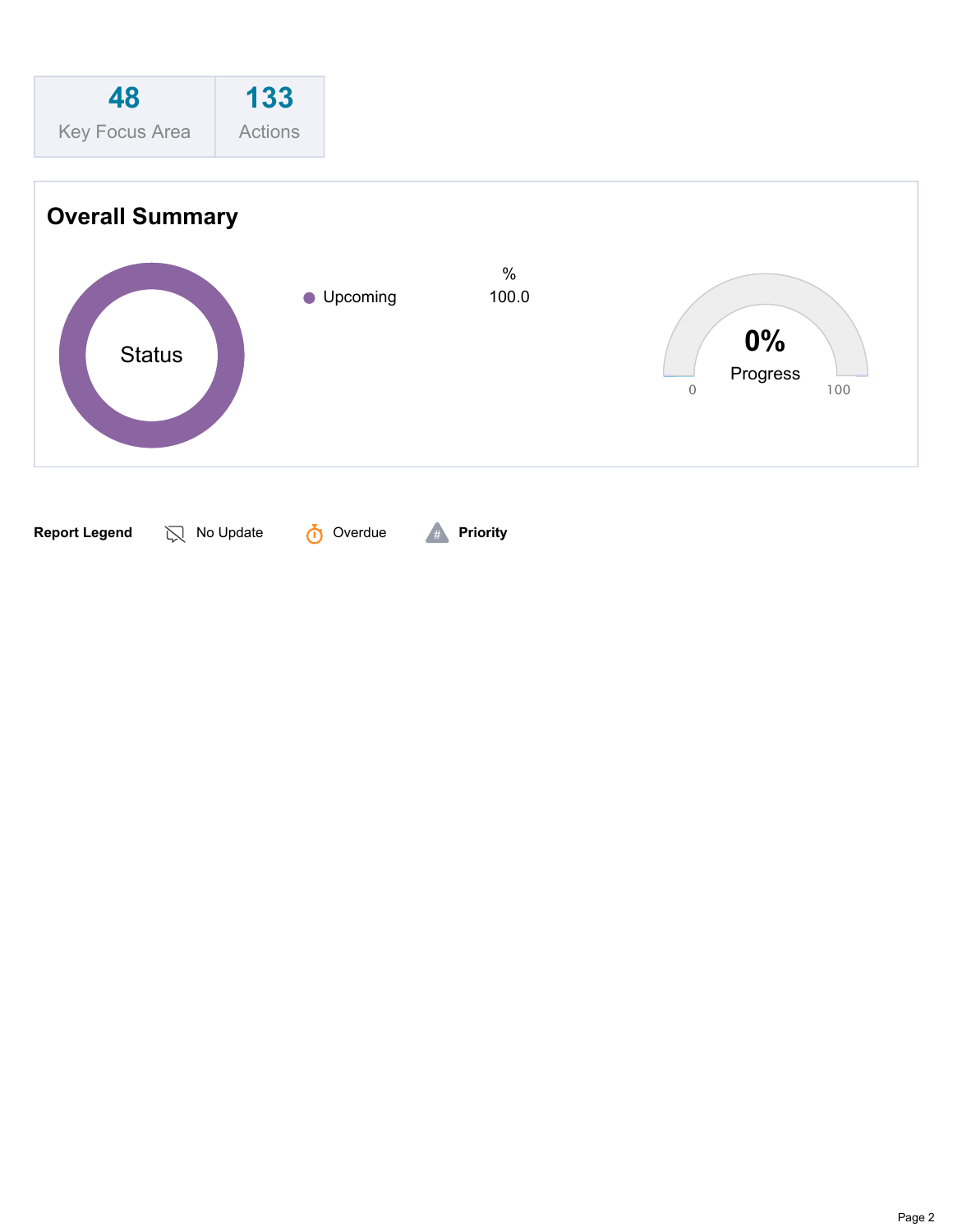| Key Focus Area 1.1.1                                                                                                                                              | Progress 0% |             |  |          |                         |
|-------------------------------------------------------------------------------------------------------------------------------------------------------------------|-------------|-------------|--|----------|-------------------------|
| Communication:                                                                                                                                                    |             |             |  | Upcoming | $\%$<br>#<br>100.0<br>5 |
| Improve and develop communication processes that lead to the community feeling more informed and<br>involved.                                                     |             |             |  |          |                         |
| Owner: Jayne Richardson                                                                                                                                           |             |             |  |          |                         |
| Actions: 5                                                                                                                                                        |             |             |  |          |                         |
| <b>Actions 1.1.1.1</b>                                                                                                                                            |             |             |  |          |                         |
| Jul 01, 2020 - Jun 30, 2021                                                                                                                                       | Upcoming    | Progress 0% |  |          |                         |
| Online Surveys -                                                                                                                                                  |             |             |  |          |                         |
| Increase the use of surveys in community consultation<br>regarding Council activities including a focus on comparative<br>information.<br>Owner: Jayne Richardson |             |             |  |          |                         |
|                                                                                                                                                                   |             |             |  |          |                         |
| <b>Actions 1.1.1.2</b>                                                                                                                                            |             |             |  |          |                         |
| Jul 01, 2020 - Dec 31, 2020                                                                                                                                       | Upcoming    | Progress 0% |  |          |                         |
| Plain English Communication -                                                                                                                                     |             |             |  |          |                         |
| Develop a 'Plain English' approach to Council communications<br>in line with the new Communications Guide.                                                        |             |             |  |          |                         |
| Owner: Jayne Richardson                                                                                                                                           |             |             |  |          |                         |
| <b>Actions 1.1.1.3</b>                                                                                                                                            |             |             |  |          |                         |
| Jul 01, 2020 - Sep 30, 2020 Upcoming Progress 0%                                                                                                                  |             |             |  |          |                         |
| Community Survey -                                                                                                                                                |             |             |  |          |                         |
| Develop a community survey to determine the most effective<br>methods of communication.                                                                           |             |             |  |          |                         |
| Owner: Jayne Richardson                                                                                                                                           |             |             |  |          |                         |
| <b>Actions 1.1.1.4</b>                                                                                                                                            |             |             |  |          |                         |
| Jul 01, 2020 - Sep 30, 2020                                                                                                                                       | Upcoming    | Progress 0% |  |          |                         |
| Break O'Day Council (BODC) Website -                                                                                                                              |             |             |  |          |                         |
| Review and develop the BODC website for relevance and<br>accessibility.                                                                                           |             |             |  |          |                         |

*Owner: Jayne Richardson*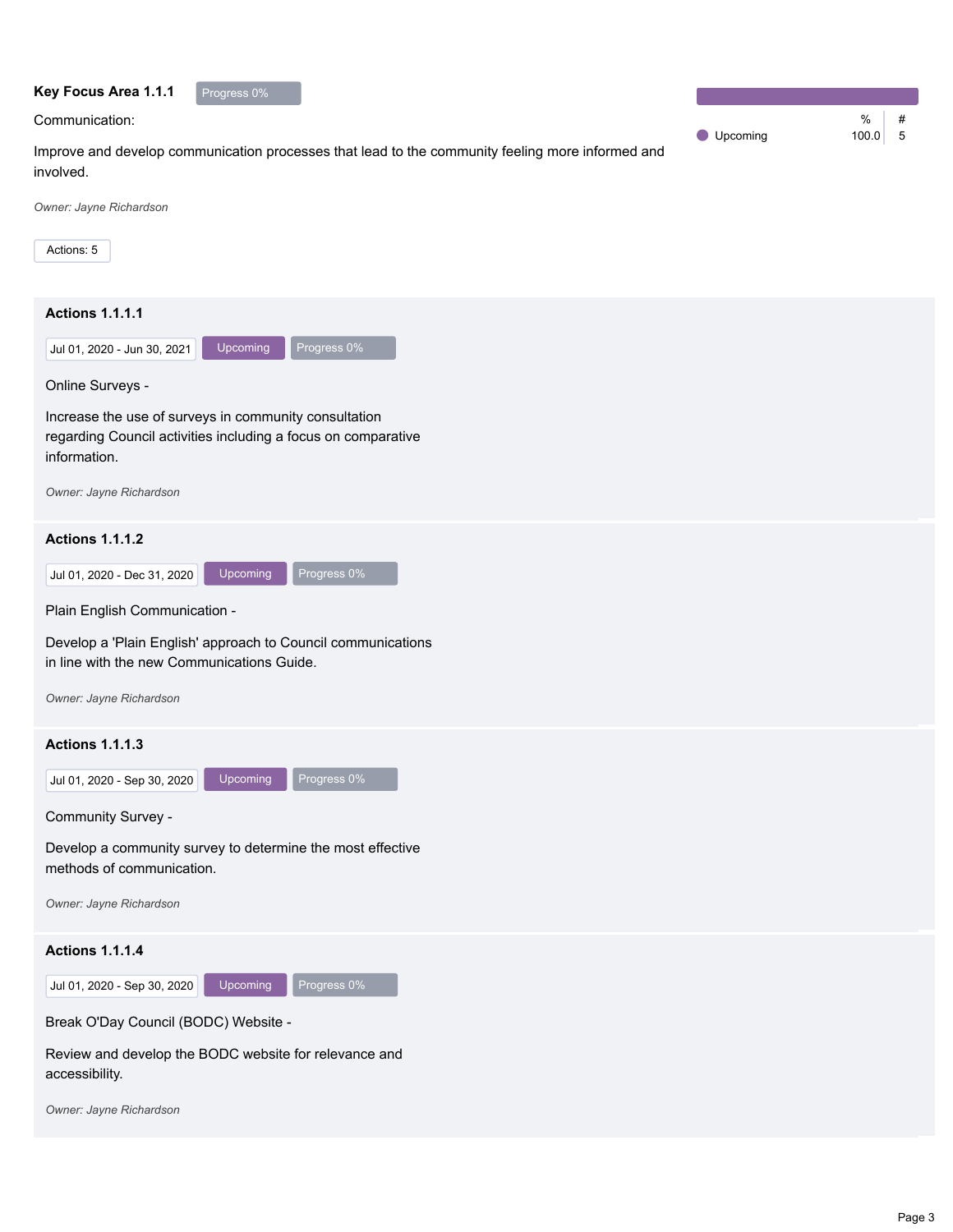| <b>Actions 1.1.1.5</b>                                                                                                                                                                      |          |                                         |
|---------------------------------------------------------------------------------------------------------------------------------------------------------------------------------------------|----------|-----------------------------------------|
| Progress 0%<br>Upcoming<br>Jul 01, 2020 - Oct 31, 2020                                                                                                                                      |          |                                         |
| Communication Activities -                                                                                                                                                                  |          |                                         |
| Review and improve the quality of outward Council<br>communications ensuring consistency with the<br>Communications Guide with particular reference to tone.                                |          |                                         |
| Owner: Jayne Richardson                                                                                                                                                                     |          |                                         |
| Key Focus Area 1.2.1<br>Progress 0%<br>Events and Activities:<br>Creates a culture of volunteering and support to enable vibrant and sustainable events, activities and<br>community groups | Upcoming | $\%$<br>$\#$<br>100.0<br>$\overline{4}$ |
| Owner: Chris Hughes                                                                                                                                                                         |          |                                         |
| Actions: 4                                                                                                                                                                                  |          |                                         |
| <b>Actions 1.2.1.1</b>                                                                                                                                                                      |          |                                         |
| Progress 0%<br>Upcoming<br>Jul 01, 2020 - Jun 30, 2021                                                                                                                                      |          |                                         |
| Increasing Volunteers -                                                                                                                                                                     |          |                                         |
| Work with community groups and interested parties to hold<br>activities in our Municipality focused on strengthening and<br>increasing our volunteer base.                                  |          |                                         |
| <b>Owner: Chris Hughes</b>                                                                                                                                                                  |          |                                         |
| <b>Actions 1.2.1.2</b>                                                                                                                                                                      |          |                                         |
| Progress 0%<br>Upcoming<br>Jul 01, 2020 - Jun 30, 2021                                                                                                                                      |          |                                         |
| Event Capacity Building -                                                                                                                                                                   |          |                                         |
| Assist community groups with event planning through<br>mentoring, supporting and facilitating a pathway for event<br>planning.                                                              |          |                                         |
| Owner: Chris Hughes                                                                                                                                                                         |          |                                         |
|                                                                                                                                                                                             |          |                                         |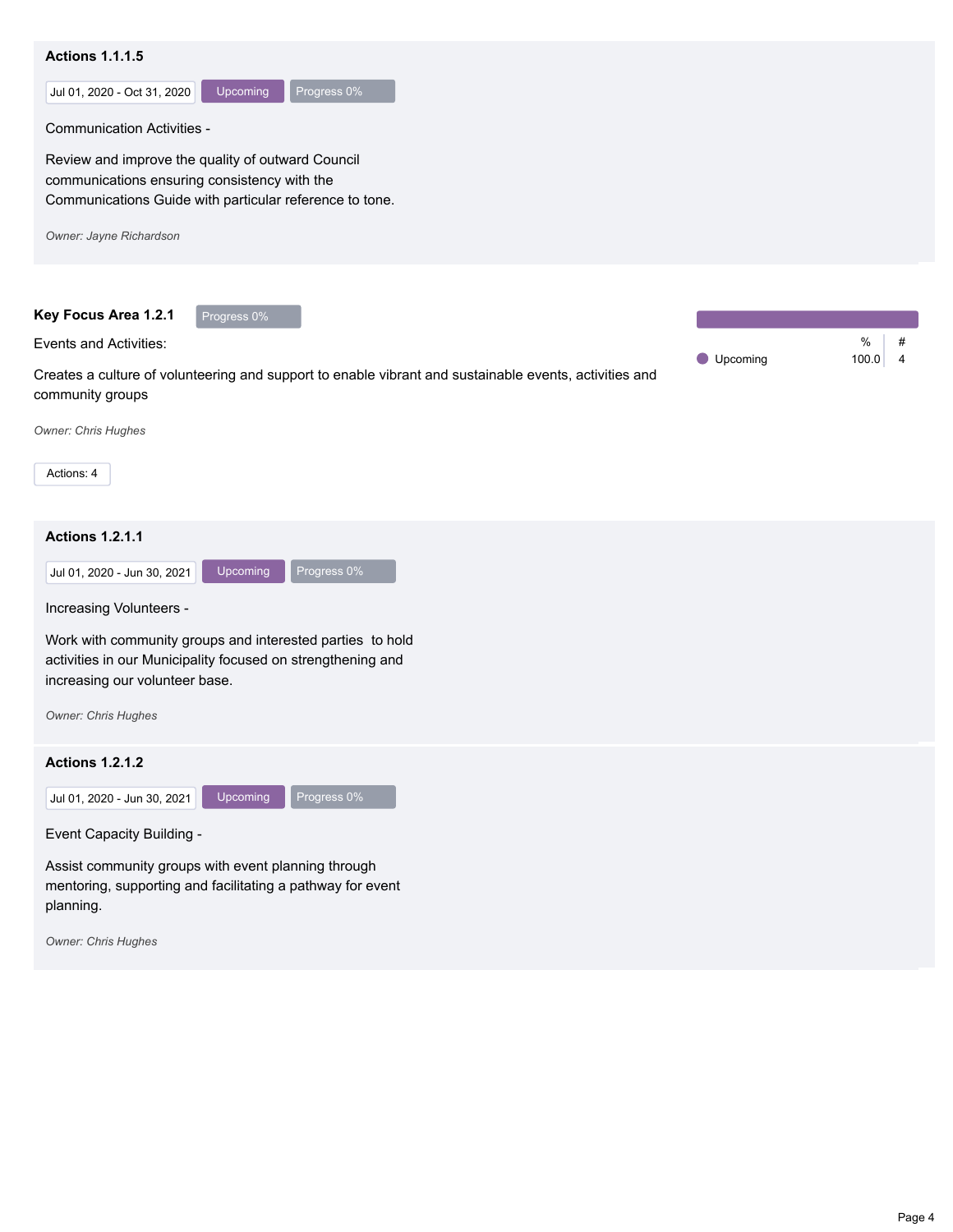| <b>Actions 1.2.1.3</b>                                                                                                                                                                                                                                                                                            |
|-------------------------------------------------------------------------------------------------------------------------------------------------------------------------------------------------------------------------------------------------------------------------------------------------------------------|
| Progress 0%<br>Upcoming<br>Jul 01, 2020 - Jun 30, 2021                                                                                                                                                                                                                                                            |
| Community Event Support -                                                                                                                                                                                                                                                                                         |
| Work with event organisers to strengthen their capacity to<br>deliver events including events cancelled due to COVID-19 by<br>supporting them through planning for the future events<br>including Public Health requirements.<br><b>Owner: Chris Hughes</b>                                                       |
| <b>Actions 1.2.1.4</b>                                                                                                                                                                                                                                                                                            |
| Progress 0%<br>Jul 01, 2020 - Jun 30, 2021<br>Upcoming                                                                                                                                                                                                                                                            |
| Event Attraction -                                                                                                                                                                                                                                                                                                |
| Work with event organisers and organisations to develop and<br>attract new events to the area.                                                                                                                                                                                                                    |
| <b>Owner: Chris Hughes</b>                                                                                                                                                                                                                                                                                        |
| Key Focus Area 1.3.1<br>Progress 0%<br>Community and Council Collaboration:<br>%<br>#<br>Upcoming<br>100.0<br>4<br>Work within a community engagement framework which defines the relationship between the community<br>and Council in decision making and project delivery.<br>Owner: Chris Hughes<br>Actions: 4 |
| <b>Actions 1.3.1.1</b>                                                                                                                                                                                                                                                                                            |
| Progress 0%<br>Upcoming<br>Jul 01, 2020 - Sep 30, 2020                                                                                                                                                                                                                                                            |
| Community Engagement Framework -                                                                                                                                                                                                                                                                                  |
| Based on feedback received and involving community<br>consultation, develop and adopt a Community Engagement<br>Framework to support Council activities.                                                                                                                                                          |
| Owner: Jayne Richardson                                                                                                                                                                                                                                                                                           |
| <b>Actions 1.3.1.2</b>                                                                                                                                                                                                                                                                                            |
| Progress 0%<br>Jul 01, 2020 - Jun 30, 2021<br>Upcoming                                                                                                                                                                                                                                                            |
| Framework Integration -                                                                                                                                                                                                                                                                                           |
| Embed the Community Engagement Framework within Council<br>activities.                                                                                                                                                                                                                                            |
| <b>Owner: Chris Hughes</b>                                                                                                                                                                                                                                                                                        |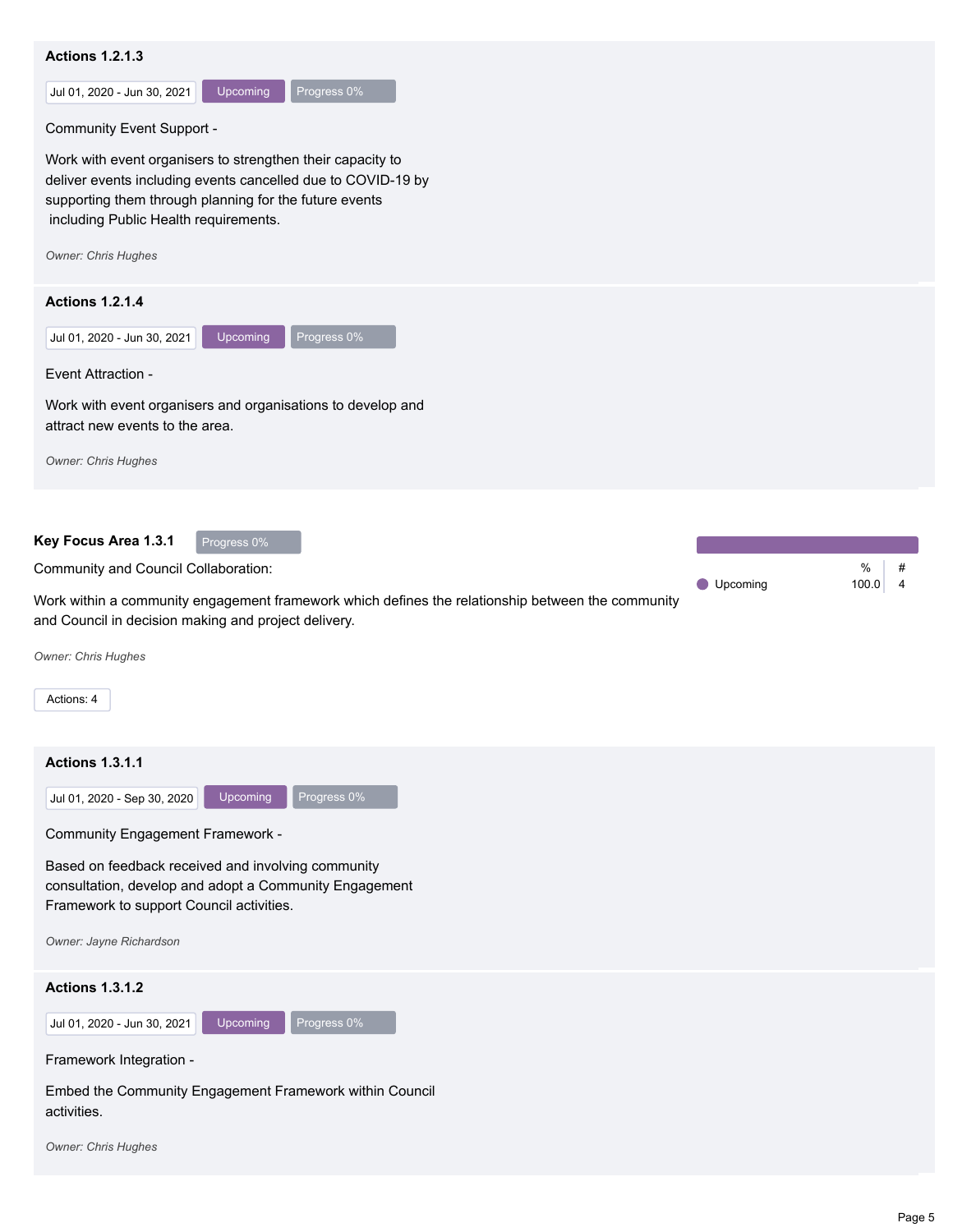

*Owner: Tim Gowans*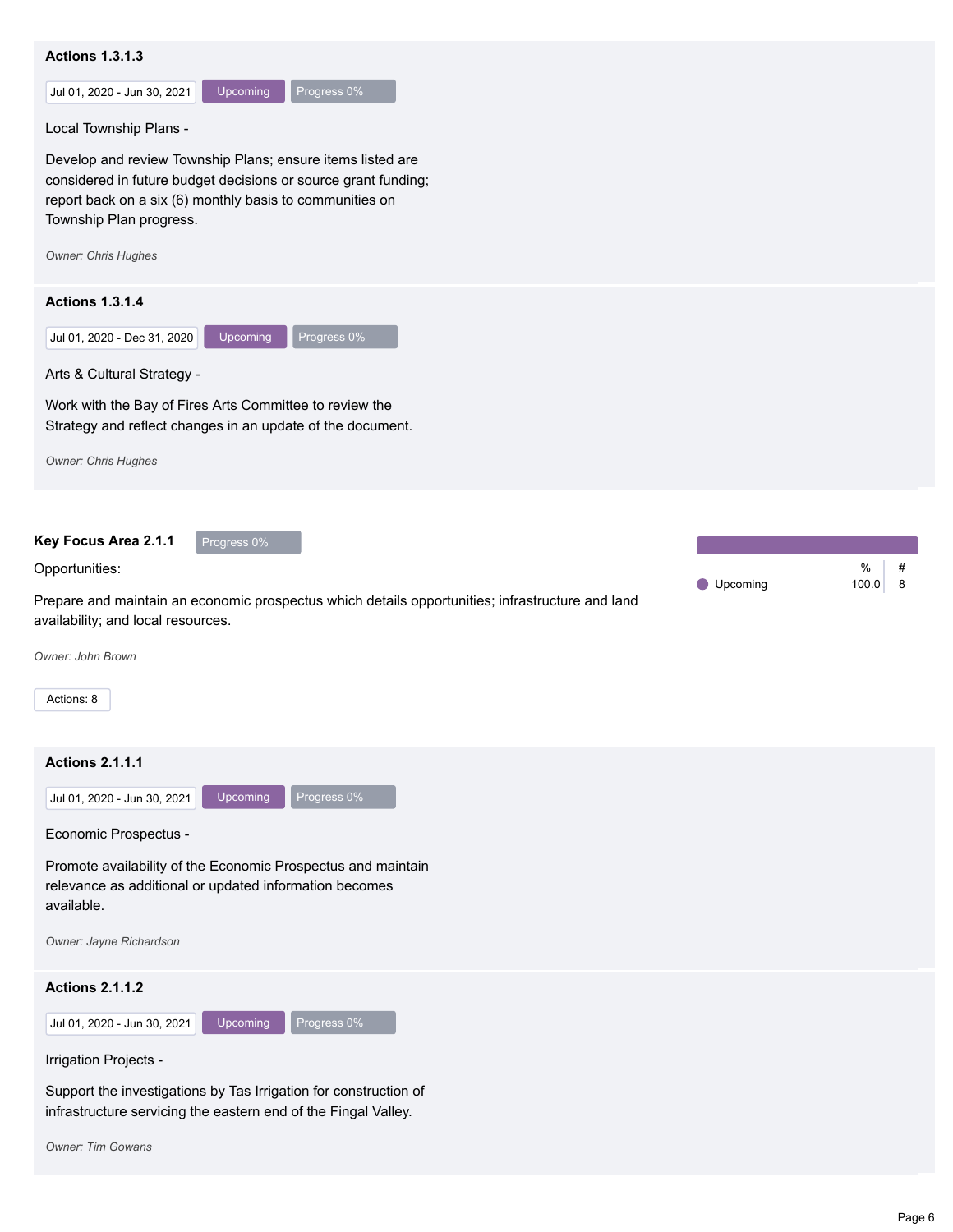| <b>Actions 2.1.1.3</b>                                                                                                                                                                                                           |
|----------------------------------------------------------------------------------------------------------------------------------------------------------------------------------------------------------------------------------|
| Progress 0%<br>Upcoming<br>Jul 01, 2020 - Jun 30, 2021                                                                                                                                                                           |
| Agriculture Opportunities -                                                                                                                                                                                                      |
| Research and examine potential opportunities to develop<br>agriculture and horticulture within the Break O'Day Council area<br>with a particular focus on the Fingal Valley.                                                     |
| <b>Owner: Tim Gowans</b>                                                                                                                                                                                                         |
| <b>Actions 2.1.1.4</b>                                                                                                                                                                                                           |
| Progress 0%<br>Upcoming<br>Jul 01, 2020 - Jun 30, 2021                                                                                                                                                                           |
| Circular Economy -                                                                                                                                                                                                               |
| Participate in projects focused on developing the Circular<br>Economy at the regional and local level.                                                                                                                           |
| <b>Owner: Tim Gowans</b>                                                                                                                                                                                                         |
| <b>Actions 2.1.1.5</b>                                                                                                                                                                                                           |
| Progress 0%<br>Jul 01, 2020 - Jun 30, 2021<br>Upcoming                                                                                                                                                                           |
| Population Strategy -                                                                                                                                                                                                            |
| Provide funding support and participate in the regional<br>approach being delivered by Northern Tasmania Development<br>Corporation (NTDC).                                                                                      |
| Owner: John Brown                                                                                                                                                                                                                |
| <b>Actions 2.1.1.6</b>                                                                                                                                                                                                           |
| Progress 0%<br>Upcoming<br>Jul 01, 2020 - Dec 31, 2020                                                                                                                                                                           |
| Growing the Population -                                                                                                                                                                                                         |
| Work with UTas, Institute for the Study of Social Change to<br>develop a clear understanding of the Break O'Day (BOD)<br>situation and potential strategies Council can focus on to meet<br>the challenges of population change. |
| Owner: John Brown                                                                                                                                                                                                                |
| <b>Actions 2.1.1.7</b>                                                                                                                                                                                                           |
| Progress 0%<br>Jul 01, 2020 - Jun 30, 2021<br>Upcoming                                                                                                                                                                           |
| Aged Housing -                                                                                                                                                                                                                   |

Pursue investment in construction of Independent Living Units in the area.

*Owner: John Brown*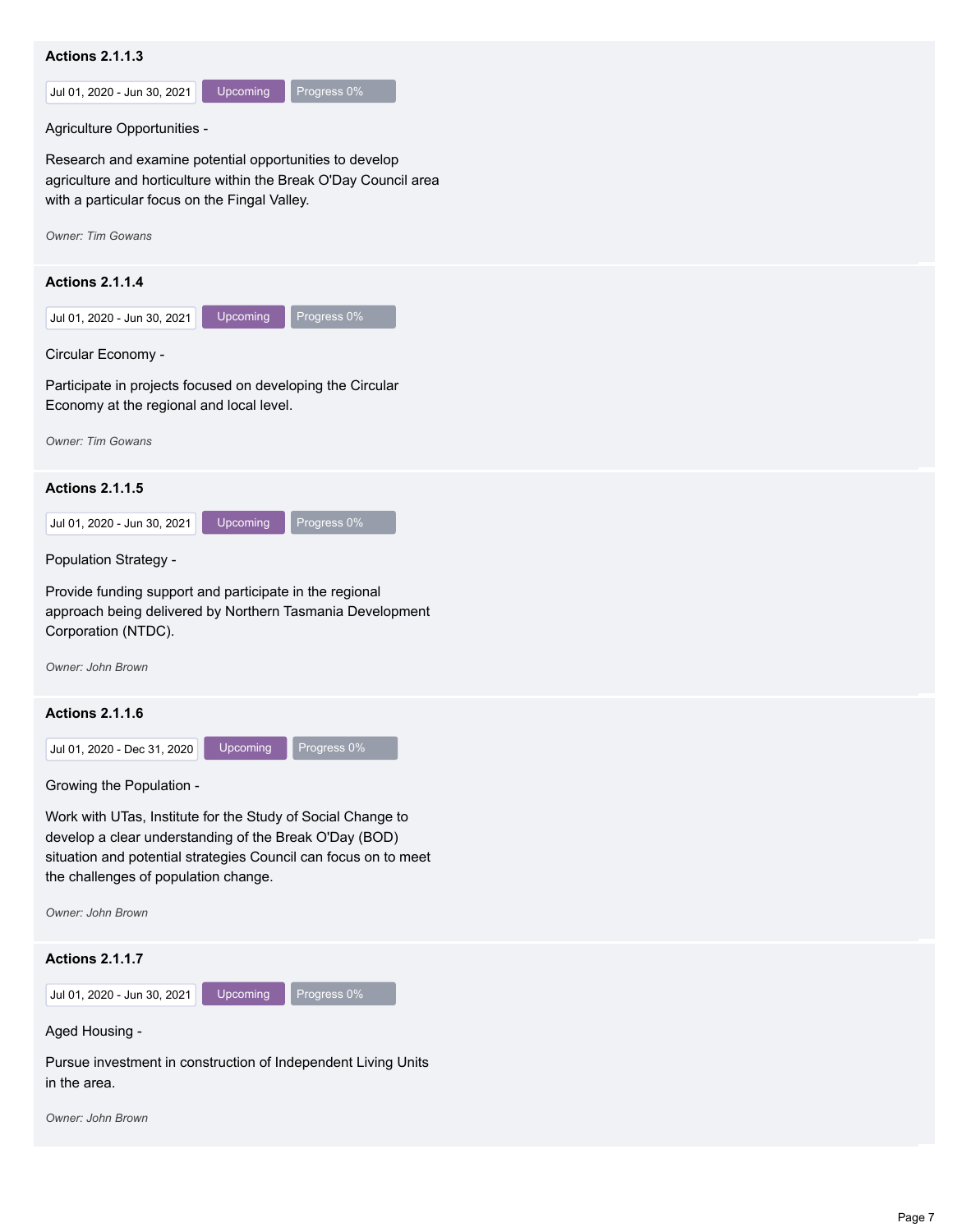| <b>Actions 2.1.1.8</b>                                                                                                                                                |          |                               |
|-----------------------------------------------------------------------------------------------------------------------------------------------------------------------|----------|-------------------------------|
| Progress 0%<br>Jul 01, 2020 - Jun 30, 2021<br>Upcoming                                                                                                                |          |                               |
| Public Housing -                                                                                                                                                      |          |                               |
| Lobby and work with the State Government and housing<br>providers to build new public housing.                                                                        |          |                               |
| Owner: John Brown                                                                                                                                                     |          |                               |
| Key Focus Area 2.1.2<br>Progress 0%                                                                                                                                   |          |                               |
| Tourism:                                                                                                                                                              |          | $\%$<br>#<br>$\boldsymbol{7}$ |
| Broadening, lengthening and improving the visitor experience through development of attractions and<br>activities; promotion and signage; and great customer service. | Upcoming | 100.0                         |
| Owner: John Brown                                                                                                                                                     |          |                               |
| Actions: 7                                                                                                                                                            |          |                               |
| <b>Actions 2.1.2.1</b>                                                                                                                                                |          |                               |
| Progress 0%<br>Upcoming<br>Jul 01, 2020 - Dec 31, 2020                                                                                                                |          |                               |
| Visitor Information Provision -                                                                                                                                       |          |                               |
| Work with East Coast Tasmania Tourism (ECTT) to strategically<br>review the provision of visitor information services on the East<br>Coast.                           |          |                               |
| Owner: John Brown                                                                                                                                                     |          |                               |
| <b>Actions 2.1.2.2</b>                                                                                                                                                |          |                               |
| Progress 0%<br>Jul 01, 2020 - Sep 30, 2020<br>Upcoming                                                                                                                |          |                               |
| Marketing -                                                                                                                                                           |          |                               |
| Develop a winter marketing strategy for the area which aligns<br>with Tourism Tasmania and East Coast Tasmania Tourism<br>(ECTT) activities.                          |          |                               |
| Owner: Jayne Richardson                                                                                                                                               |          |                               |
| <b>Actions 2.1.2.3</b>                                                                                                                                                |          |                               |
| Upcoming<br>Progress 0%<br>Jul 01, 2020 - Jun 30, 2021                                                                                                                |          |                               |
| Mountain Bike (MTB) Data -                                                                                                                                            |          |                               |
| Collate Tourism data to develop a report on the impact that the<br>MTB trails are having and identify gaps.                                                           |          |                               |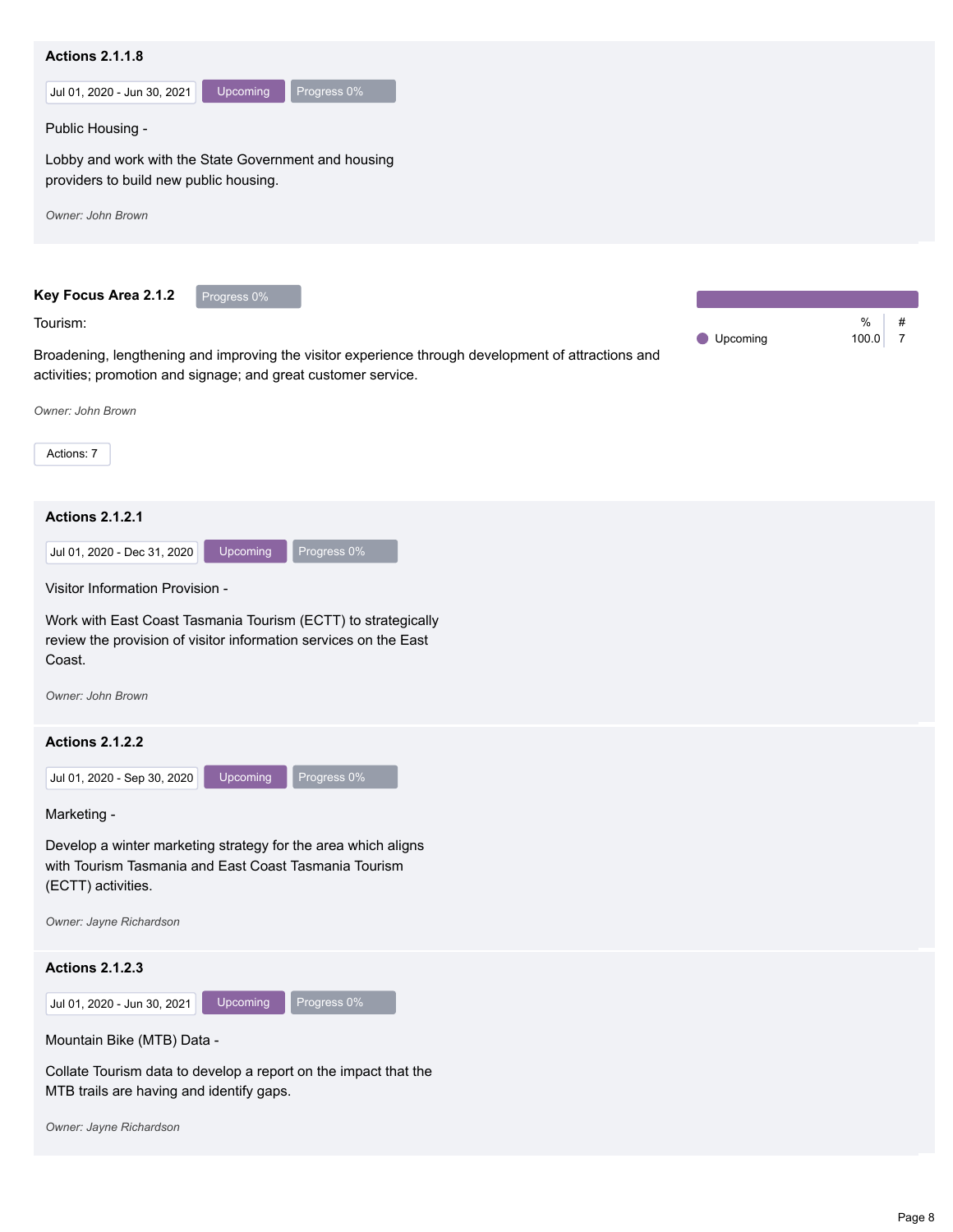| <b>Actions 2.1.2.4</b><br>Progress 0%<br>Upcoming<br>Jul 01, 2020 - Jun 30, 2021<br>Bay of Fires Master Plan -<br>Liaise with the State Government and other stakeholders to<br>develop a Master Plan for the Bay of Fires area.<br>Owner: Chris Hughes |                         |                   |
|---------------------------------------------------------------------------------------------------------------------------------------------------------------------------------------------------------------------------------------------------------|-------------------------|-------------------|
| <b>Actions 2.1.2.5</b><br>Progress 0%<br>Jul 01, 2020 - Sep 30, 2020<br>Upcoming<br>Visitor Information Sites -<br>Redevelop information for tourism sites.<br>Owner: Jayne Richardson                                                                  |                         |                   |
| <b>Actions 2.1.2.6</b><br>Progress 0%<br>Upcoming<br>Jul 01, 2020 - Jun 30, 2021<br>Fingal Valley Tourism -<br>Support Fingal Valley Community groups to undertake tourism<br>activities and projects.<br>Owner: Chris Hughes                           |                         |                   |
| <b>Actions 2.1.2.7</b><br>Progress 0%<br>Jul 01, 2020 - Jun 30, 2021<br>Upcoming<br>St Helens Destination Action Plan (DAP) -<br>Review involvement with the DAP Committee.<br>Owner: Jayne Richardson                                                  |                         |                   |
| Key Focus Area 2.2.1<br>Progress 0%<br>Employment:                                                                                                                                                                                                      | $\blacksquare$ Uncoming | $\%$<br>#<br>1000 |

Create a variety of jobs that will reduce the seasonality of the local economy and provide ample opportunities for youth to remain in the area.

|          | $\%$      | # |
|----------|-----------|---|
| Upcoming | $100.0$ 4 |   |

*Owner: John Brown*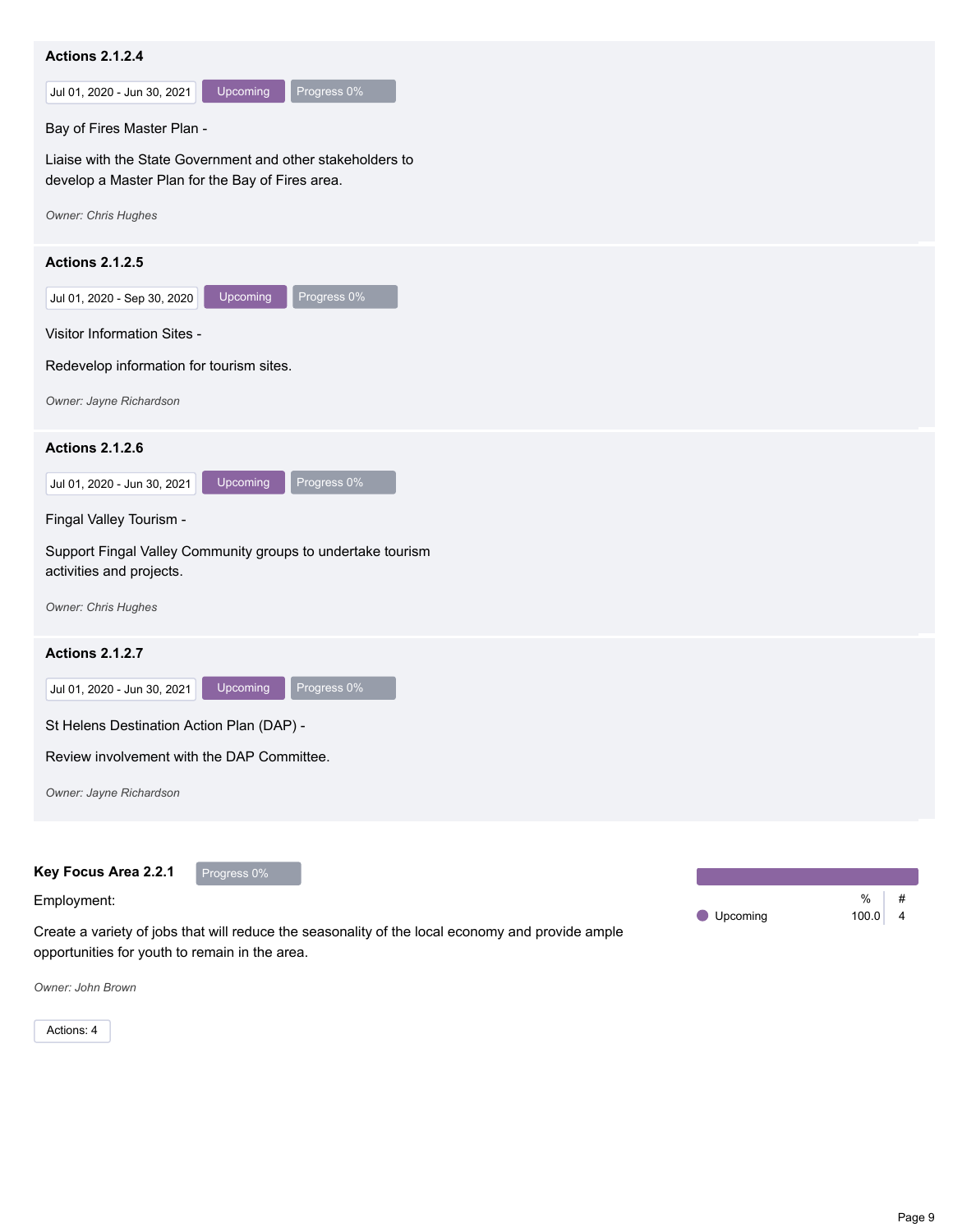#### **Actions 2.2.1.1**

Jul 01, 2020 - Jun 30, 2021 Upcoming Progress 0%

Economic Development Assistance -

Provide direct support for new and existing businesses wishing to establish or expand activities.

*Owner: Tim Gowans*



Business Enterprise Centre (BEC) -

Support the activities of the BEC with a focus on business startups and expansion of existing businesses.

*Owner: Tim Gowans*



Jobs Action Package -

Participate actively in the project being facilitated by the Fingal Valley Neighbourhood House FVNH) which focuses on addressing barriers to employment.

*Owner: John Brown*



*Owner: Tim Gowans*

#### **Key Focus Area 2.3.1**

Brand Development:

Undertake and identify opportunities to develop a positive brand for Break O'Day Council and the area.

*Owner: Jayne Richardson*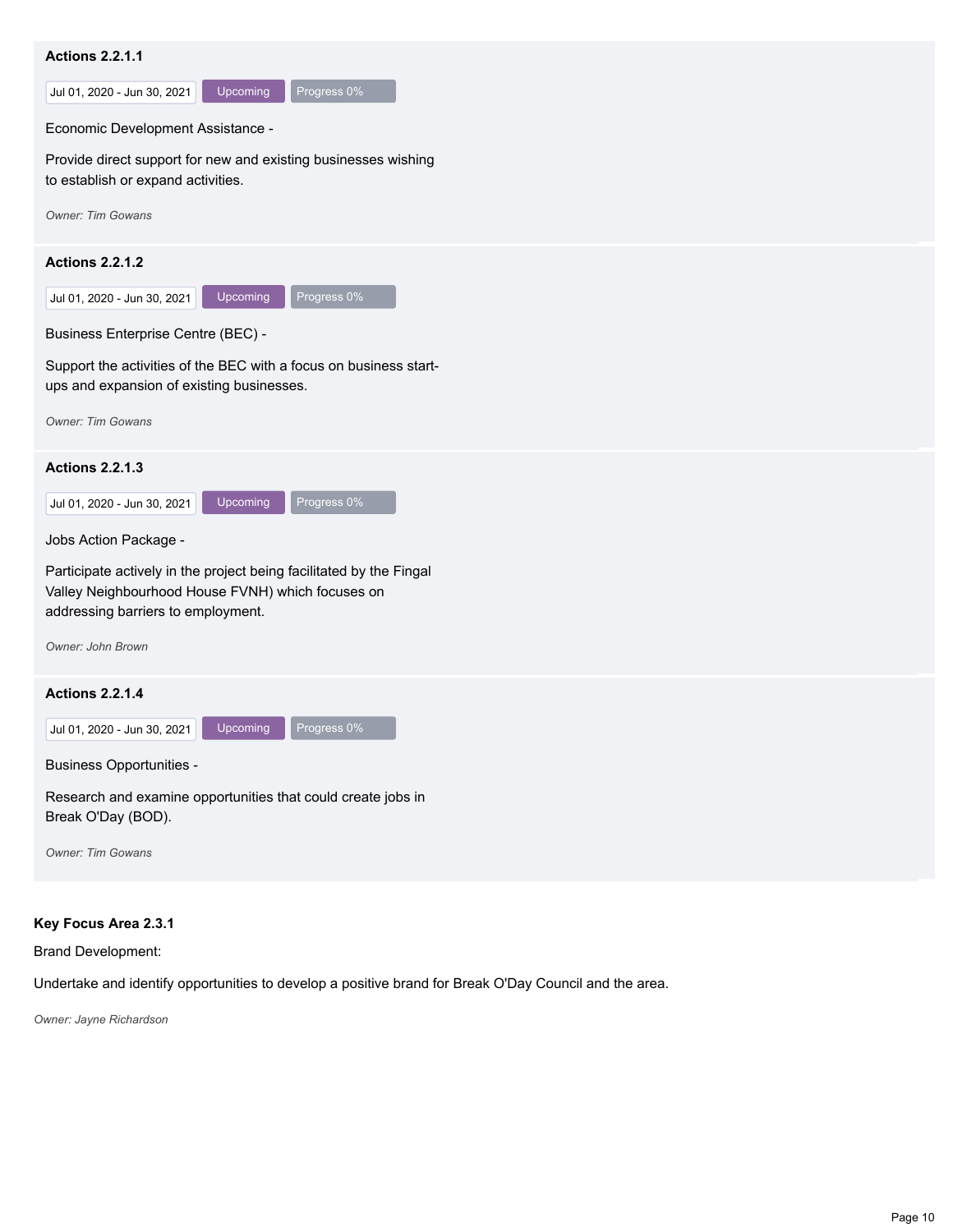| Key Focus Area 2.4.1<br>Progress 0%                                                                   |                     |        |
|-------------------------------------------------------------------------------------------------------|---------------------|--------|
| Support:                                                                                              |                     | %<br># |
| Integrate and simplify processes and services to facilitate the development and growth of businesses. | $\bigcirc$ Upcoming | 100.0  |
| Owner: David Jolly                                                                                    |                     |        |
| Actions: 2                                                                                            |                     |        |

Key Focus Area 2.4.1 > KPI

### **Number of Building Applications Approved**



# Number of Building Applications Approved

BODC Total number of building applications by month and financial year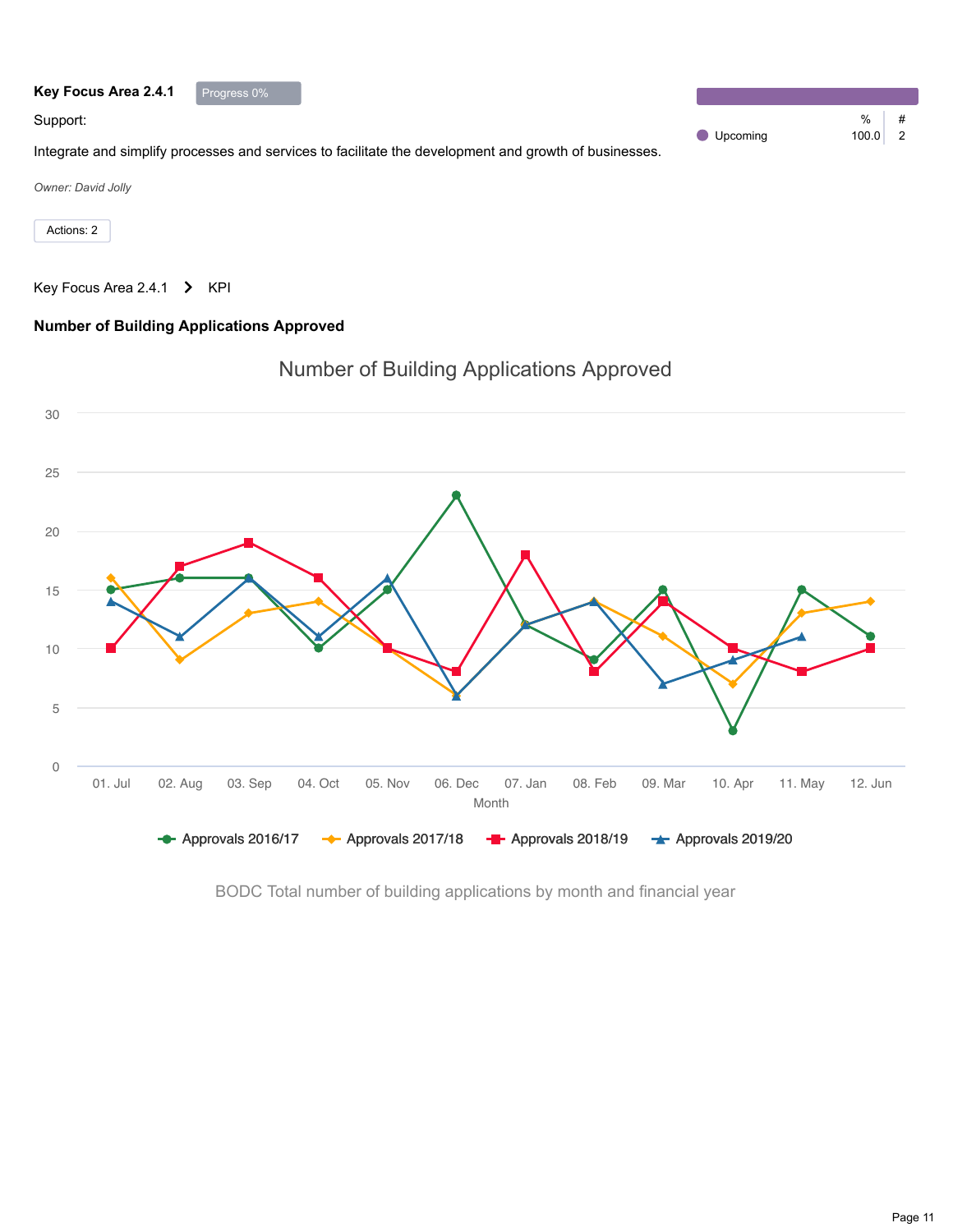#### **Cumulative Value of Building Approvals**



## Cumulative Value of Building Approvals

#### **Actions 2.4.1.1**

Jul 01, 2020 - Jun 30, 2021 Upcoming Progress 0%

I-PLAN -

Participate with the State Government I-PLAN project to enable online development queries and online submission of development applications.

Result - simplified Council processes and integration with I-PLAN.

*Owner: Jake Ihnen*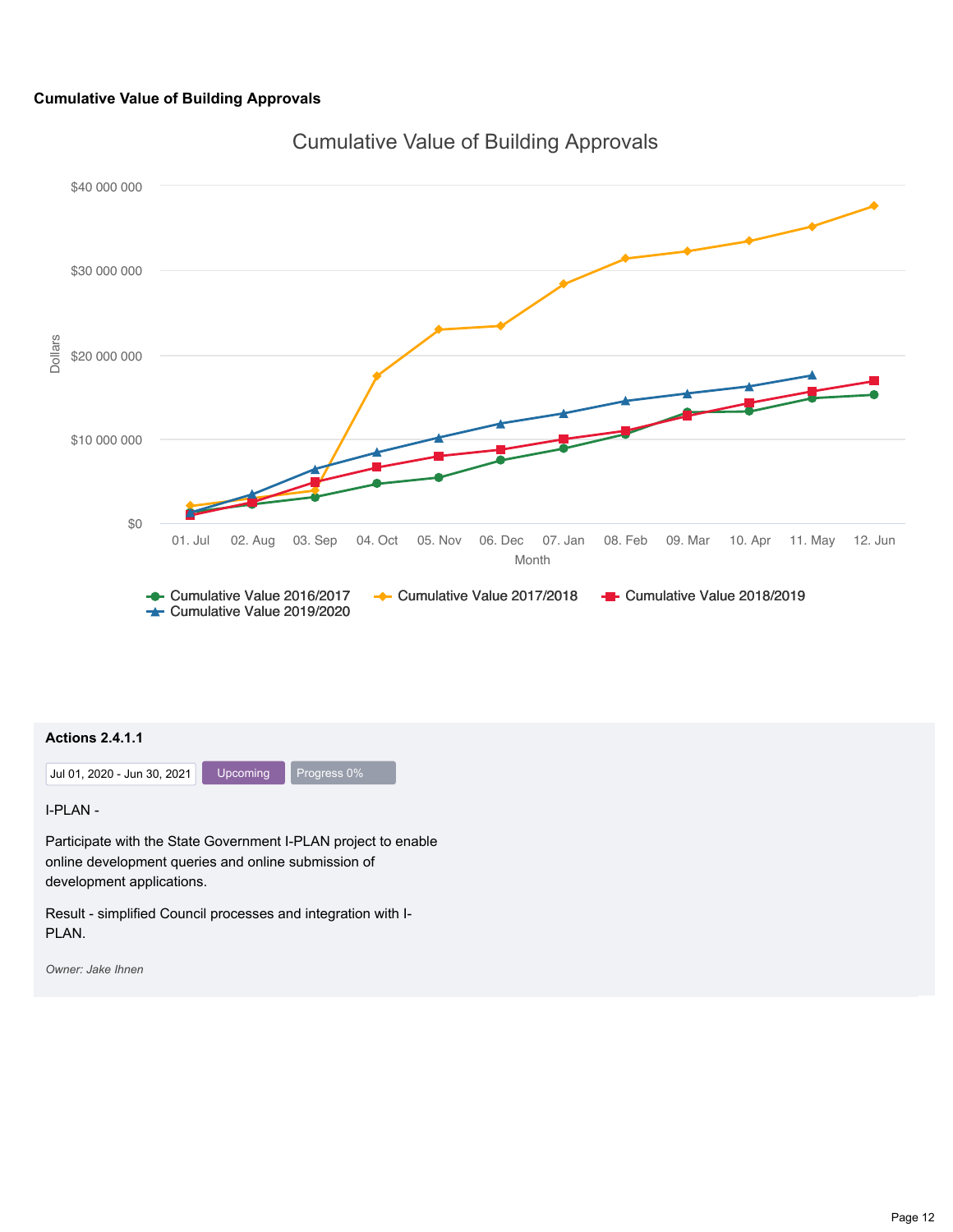| <b>Actions 2.4.1.2</b>                                                                                                                                                                                                                                                                                                  |          |                    |
|-------------------------------------------------------------------------------------------------------------------------------------------------------------------------------------------------------------------------------------------------------------------------------------------------------------------------|----------|--------------------|
| Progress 0%<br>Jul 01, 2020 - Jun 30, 2021<br><b>Upcoming</b>                                                                                                                                                                                                                                                           |          |                    |
| <b>Business Community Leadership -</b>                                                                                                                                                                                                                                                                                  |          |                    |
| Support the development of strong leadership in the community<br>to facilitate overall development and growth.                                                                                                                                                                                                          |          |                    |
| <b>Owner: Tim Gowans</b>                                                                                                                                                                                                                                                                                                |          |                    |
| Key Focus Area 3.1.1<br>Progress 0%<br>Appropriate Development:<br>Encourage sensible and sustainable development through sound land use planning, building and design.<br>Owner: David Jolly<br>Actions: 5                                                                                                             | Upcoming | $\%$<br>5<br>100.0 |
| <b>Actions 3.1.1.1</b><br>Progress 0%<br>Upcoming<br>Jul 01, 2020 - Jun 30, 2021<br>Communication Improvements -<br>Increase communication with local industry to continue to build<br>an understanding of the critical changes in land use planning<br>and other Development Services activities.<br>Owner: Jake Ihnen |          |                    |
| <b>Actions 3.1.1.2</b><br>Progress 0%<br>Jul 01, 2020 - Jun 30, 2021<br>Upcoming<br>Regional Land Use Strategy -<br>Actively participate in and support the review of the Northern<br>Tasmania Regional Land Use Strategy.<br>Owner: Jake Ihnen                                                                         |          |                    |
| <b>Actions 3.1.1.3</b><br>Progress 0%<br>Upcoming<br>Jul 01, 2020 - Jun 30, 2021<br>Tasmanian Planning Scheme -<br>Work with the Tasmanian Planning Commission regarding<br>approval of the Local Provisions Schedule (LPS) which have<br>been developed.<br>Owner: Jake Ihnen                                          |          |                    |
|                                                                                                                                                                                                                                                                                                                         |          |                    |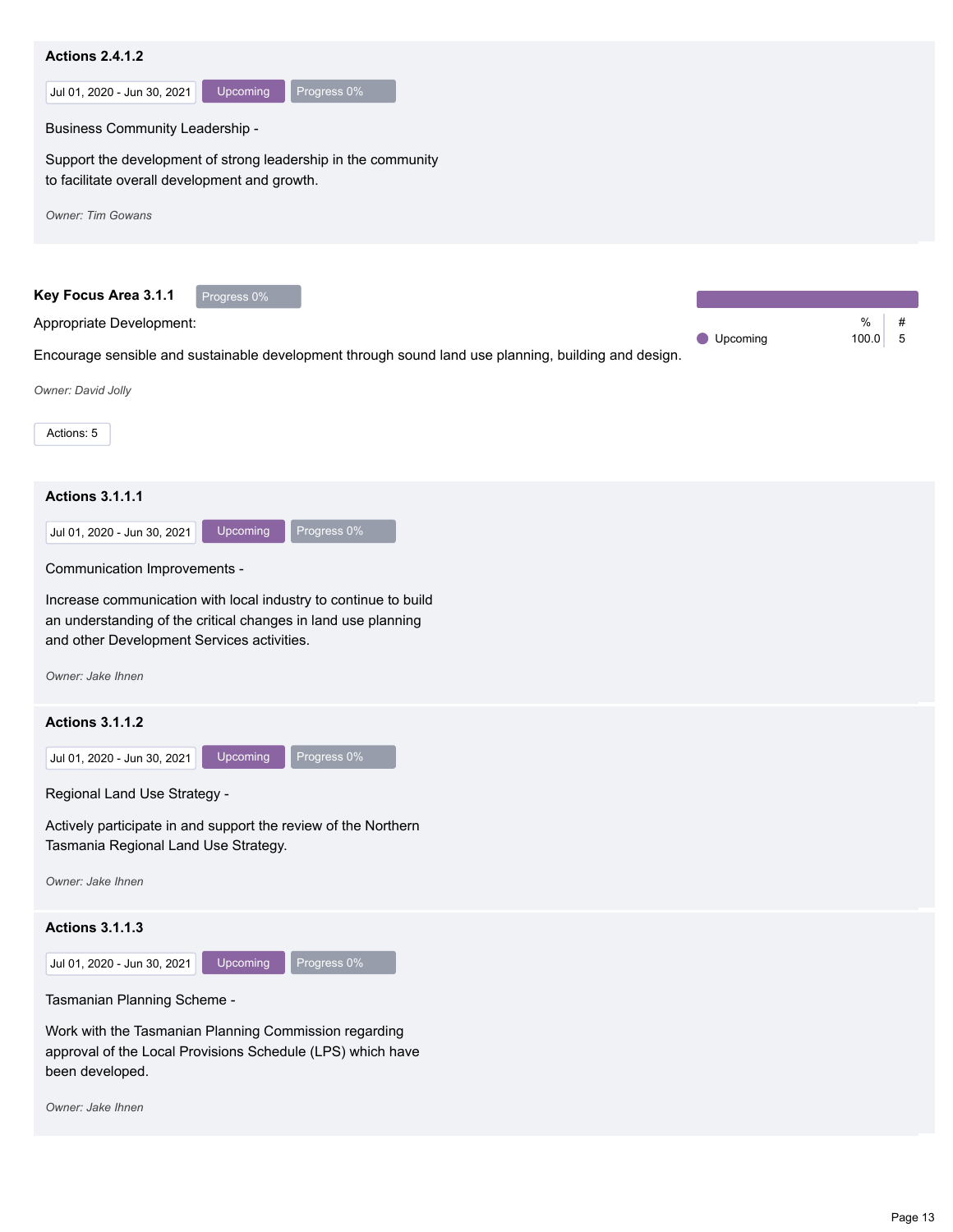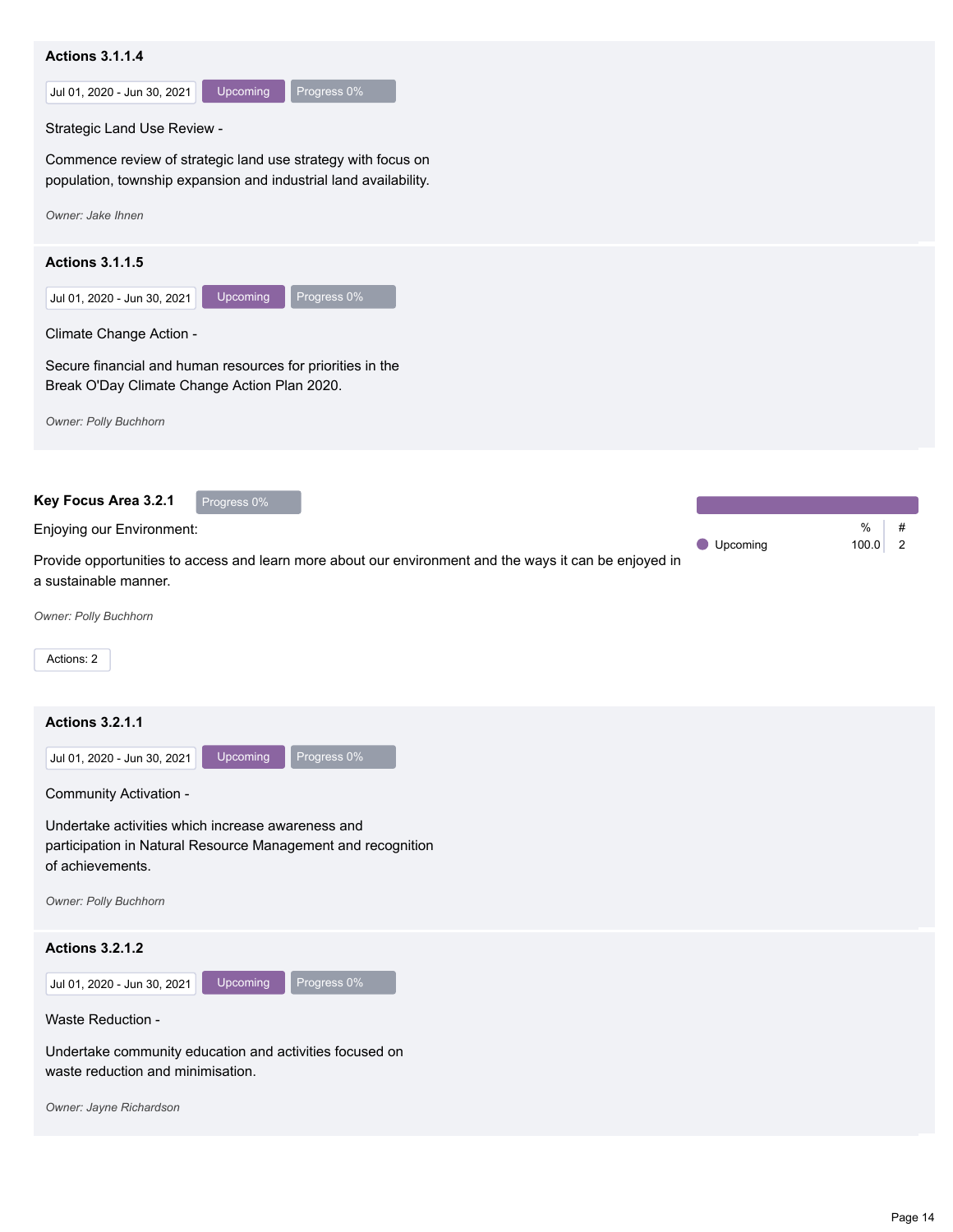| Key Focus Area 3.3.1 |  |  |
|----------------------|--|--|
|----------------------|--|--|



Land Management:

Develop the financial and human resources to undertake projects and activities which address environmental issues such as weeds and land degradation.

|          | $\%$  | #   |  |
|----------|-------|-----|--|
| Upcoming | 100.0 | - 6 |  |
|          |       |     |  |

*Owner: Polly Buchhorn*

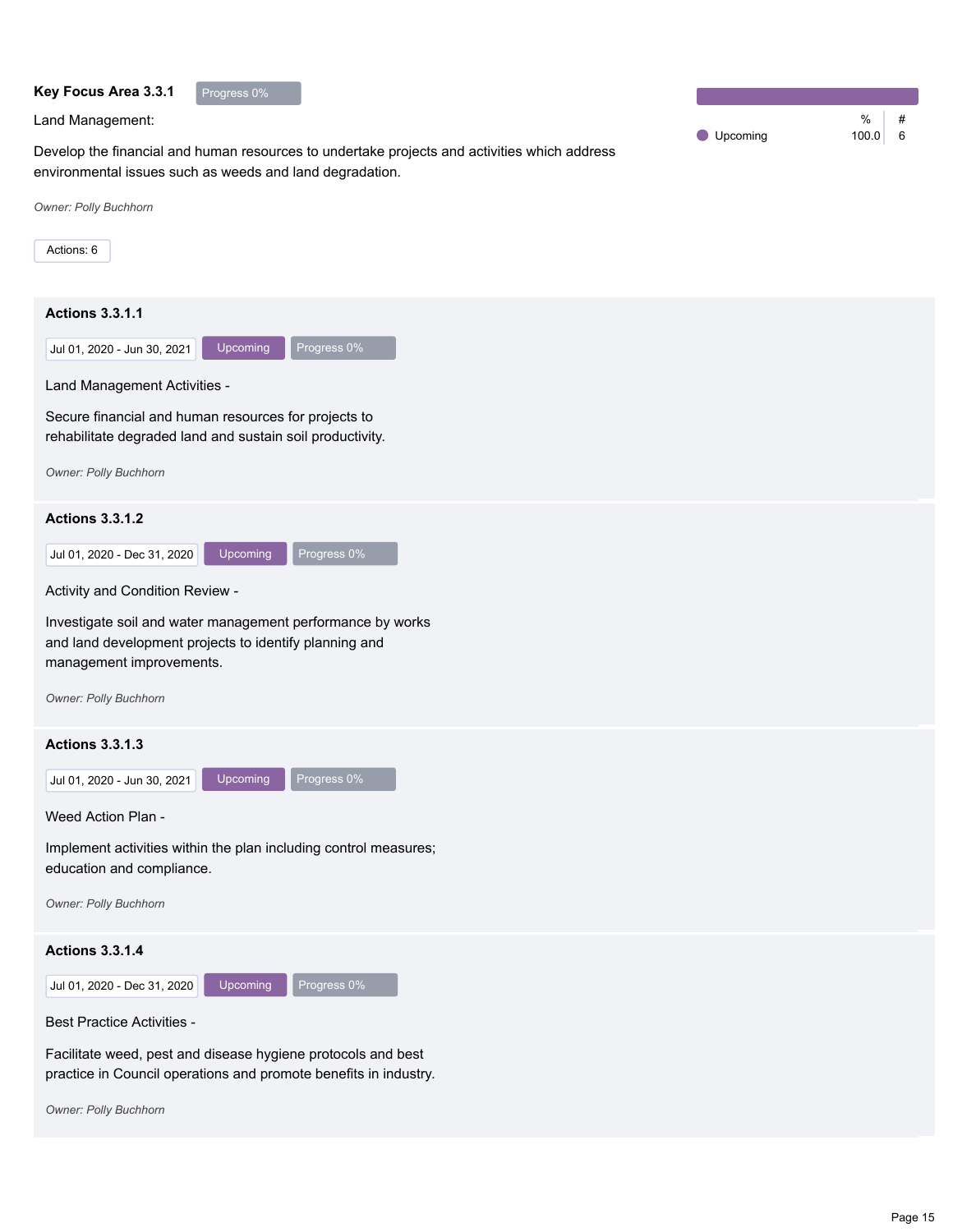| <b>Actions 3.3.1.5</b>                                                                                                                                                     |          |            |
|----------------------------------------------------------------------------------------------------------------------------------------------------------------------------|----------|------------|
| Progress 0%<br>Upcoming<br>Jul 01, 2020 - Dec 31, 2020                                                                                                                     |          |            |
| Dog Management Policy -                                                                                                                                                    |          |            |
| Secure a formal cooperative dog management arrangement<br>with Parks and Wildlife Services.                                                                                |          |            |
| Owner: Polly Buchhorn                                                                                                                                                      |          |            |
| <b>Actions 3.3.1.6</b>                                                                                                                                                     |          |            |
| Progress 0%<br>Jul 01, 2020 - Jun 30, 2021<br><b>Upcoming</b>                                                                                                              |          |            |
| Urban Green Infrastructure -                                                                                                                                               |          |            |
| Develop a street guide and survey further "Green<br>Infrastructure" issues and opportunities (ie St Marys as the first<br>township).                                       |          |            |
| Owner: Polly Buchhorn                                                                                                                                                      |          |            |
|                                                                                                                                                                            |          |            |
| Key Focus Area 3.4.1<br>Progress 0%<br>Water:                                                                                                                              |          | $\%$<br>#  |
| Develop and implement strategies and activities to reduce the risk of flooding, inundation and erosion                                                                     | Upcoming | 100.0<br>5 |
| within our rivers, estuaries and coastal areas.                                                                                                                            |          |            |
|                                                                                                                                                                            |          |            |
| Owner: Polly Buchhorn                                                                                                                                                      |          |            |
| Actions: 5                                                                                                                                                                 |          |            |
|                                                                                                                                                                            |          |            |
| <b>Actions 3.4.1.1</b>                                                                                                                                                     |          |            |
| Progress 0%<br>Upcoming<br>Jul 01, 2020 - Jun 30, 2021                                                                                                                     |          |            |
| George River Catchment and Bay -                                                                                                                                           |          |            |
| Review catchment, water quality and riparian issues and                                                                                                                    |          |            |
| management priorities - action and collaboration on pollution<br>issues and catchment water quality priorities.                                                            |          |            |
| Owner: Polly Buchhorn                                                                                                                                                      |          |            |
| <b>Actions 3.4.1.2</b>                                                                                                                                                     |          |            |
| Progress 0%<br>Upcoming<br>Jul 01, 2020 - Jun 30, 2021                                                                                                                     |          |            |
| South Esk River -                                                                                                                                                          |          |            |
| Review catchment, water quality and riparian issues and<br>management priorities - action and collaboration on pollution<br>issues and catchment water quality priorities. |          |            |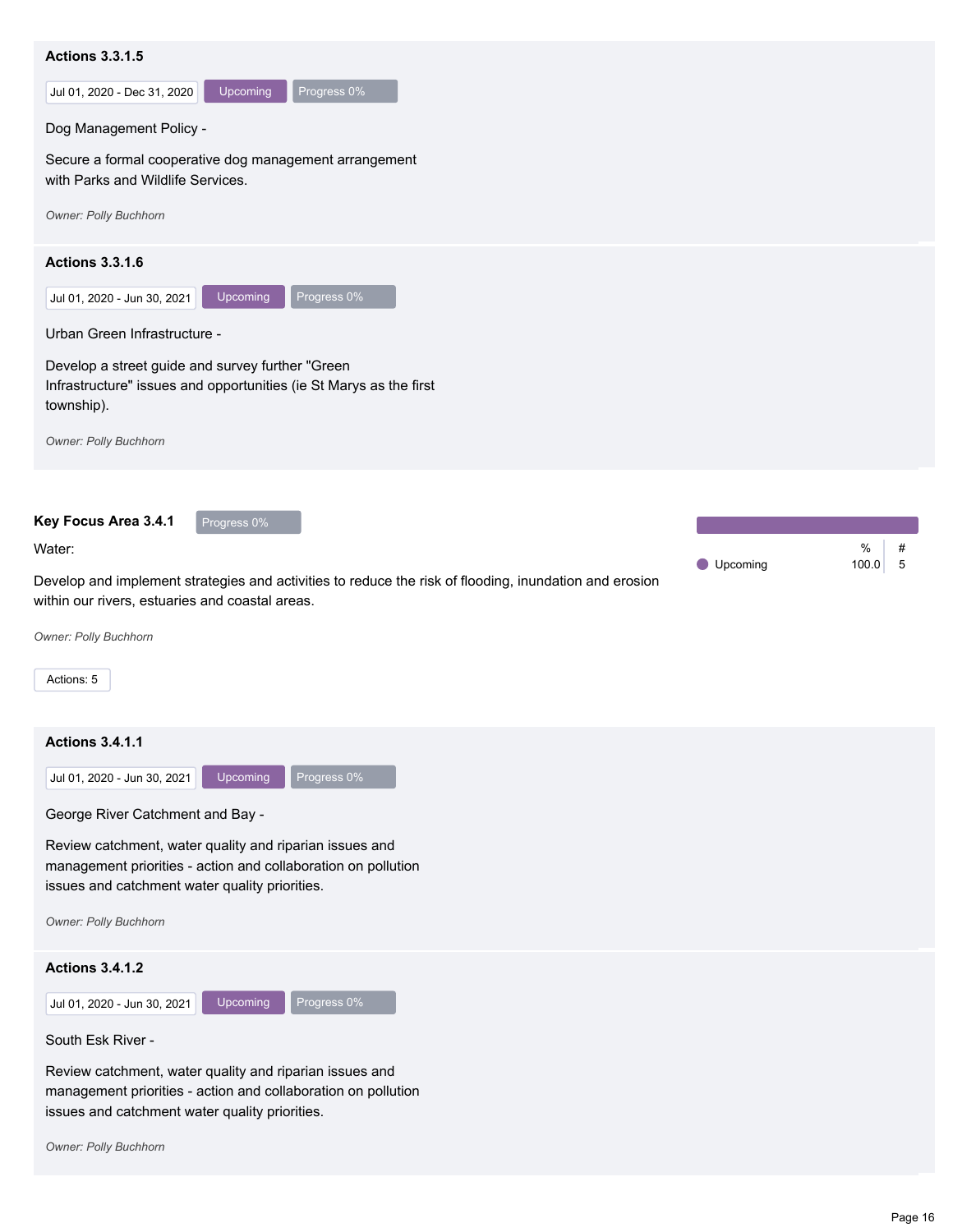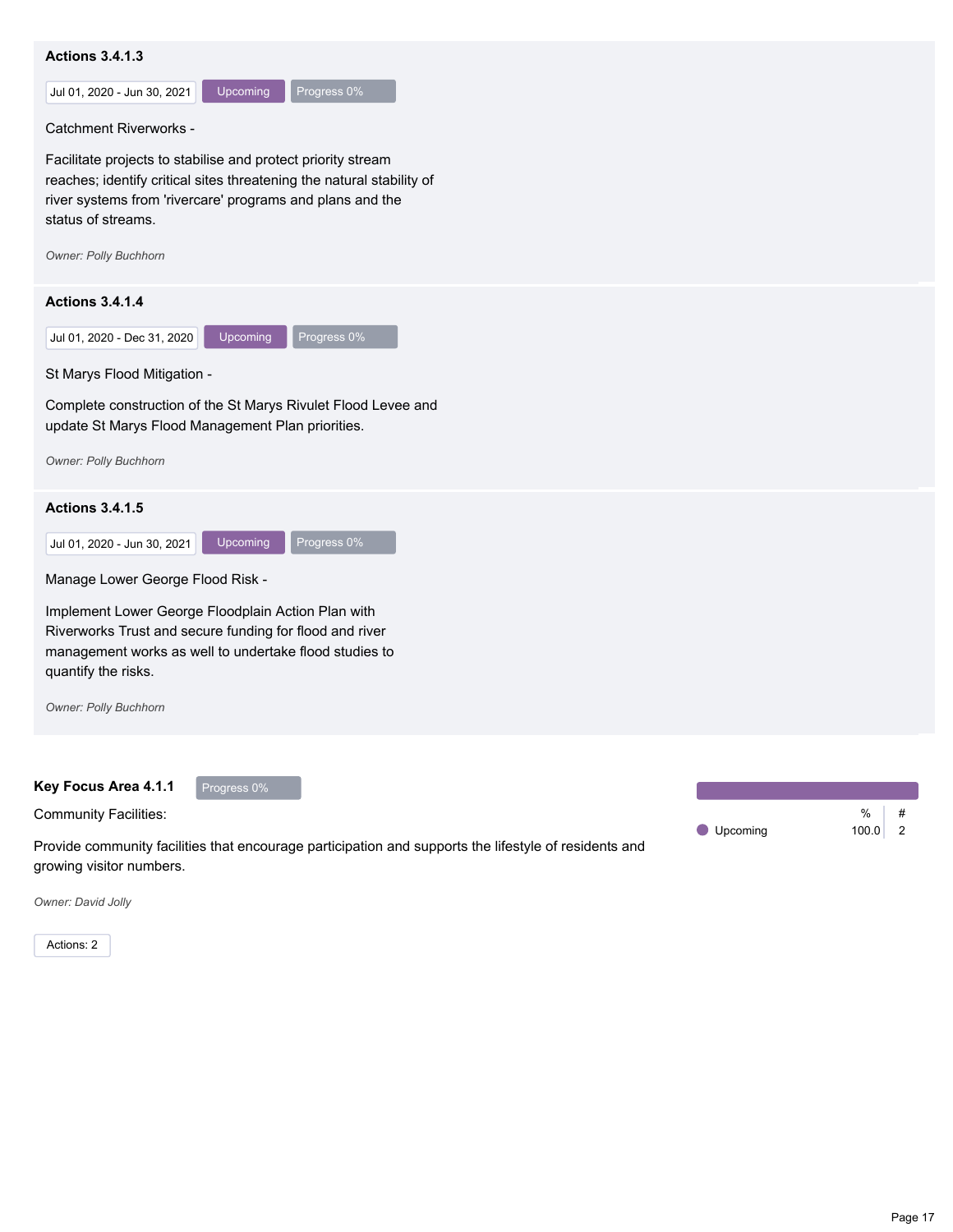| <b>Actions 4.1.1.1</b>                                                                                                                                                                      |          |            |
|---------------------------------------------------------------------------------------------------------------------------------------------------------------------------------------------|----------|------------|
| Progress 0%<br>Upcoming<br>Jul 01, 2020 - Mar 31, 2021                                                                                                                                      |          |            |
| St Helens Sports Complex Master Plan -                                                                                                                                                      |          |            |
| Carry out user consultation, review current land use and future<br>land use demands - drafting of concept site plans for future<br>proposals and develop costings for prioritised projects. |          |            |
| Owner: Jake Ihnen                                                                                                                                                                           |          |            |
| <b>Actions 4.1.1.2</b>                                                                                                                                                                      |          |            |
| Progress 0%<br>Upcoming<br>Jul 01, 2020 - Dec 31, 2020                                                                                                                                      |          |            |
| Old Tasmanian Hotel -                                                                                                                                                                       |          |            |
| Complete Stage 2 Capital Upgrades to the Old Tasmanian<br>Hotel - lift, disabled access and entrance way).                                                                                  |          |            |
| Owner: Jake Ihnen                                                                                                                                                                           |          |            |
|                                                                                                                                                                                             |          |            |
| Key Focus Area 4.2.1<br>Progress 0%                                                                                                                                                         |          |            |
| Towns:                                                                                                                                                                                      |          | %<br>#     |
| Create townships that are vibrant and welcoming through improvements to infrastructure such as<br>streetscapes, parking, safety and signage.                                                | Upcoming | 100.0<br>3 |
|                                                                                                                                                                                             |          |            |
| Owner: David Jolly                                                                                                                                                                          |          |            |
| Actions: 3                                                                                                                                                                                  |          |            |
|                                                                                                                                                                                             |          |            |
| <b>Actions 4.2.1.1</b>                                                                                                                                                                      |          |            |
| Progress 0%<br>Upcoming<br>Jul 01, 2020 - Mar 31, 2021                                                                                                                                      |          |            |
| Streetscapes -                                                                                                                                                                              |          |            |
| Prepare a detailed plan and costings for the next stage of the<br>St Helens Streetscape Project, including the upgrade of the<br>intersection of the Esplanade and Cecilia Street.          |          |            |
| Owner: David Jolly                                                                                                                                                                          |          |            |
| <b>Actions 4.2.1.2</b>                                                                                                                                                                      |          |            |
| Progress 0%<br>Upcoming<br>Jul 01, 2020 - Jun 30, 2021                                                                                                                                      |          |            |
| St Marys Parking Strategy -                                                                                                                                                                 |          |            |
| Develop a car parking strategy for St Marys providing a long<br>term plan for off-street parking.                                                                                           |          |            |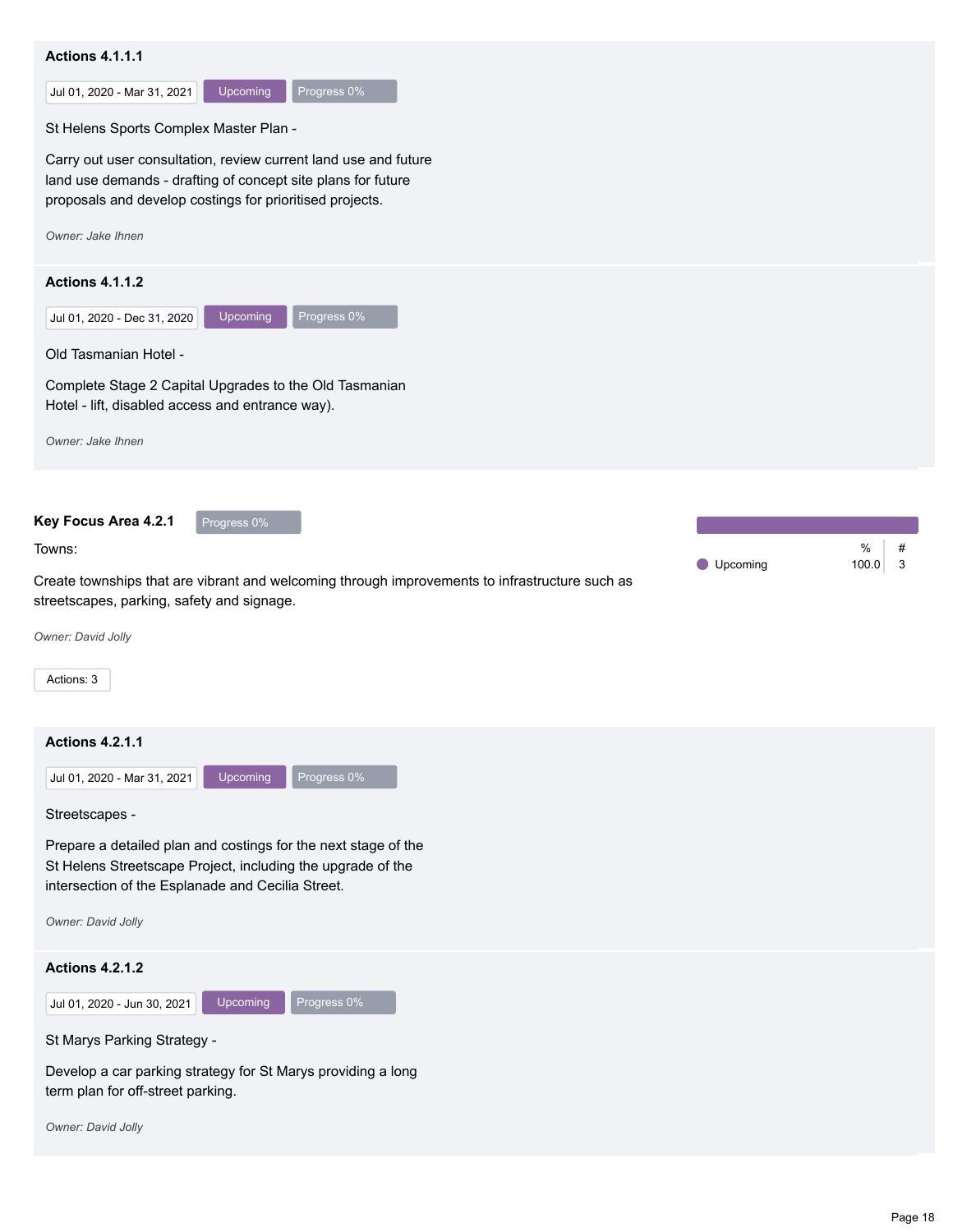| <b>Actions 4.2.1.3</b>                                                                                                                                              |          |                         |
|---------------------------------------------------------------------------------------------------------------------------------------------------------------------|----------|-------------------------|
| Progress 0%<br>Jul 01, 2020 - Jun 30, 2021<br>Upcoming                                                                                                              |          |                         |
| St Helens Parking Strategy -                                                                                                                                        |          |                         |
| Develop a car parking strategy for St Helens providing a long<br>term plan for off-street parking.                                                                  |          |                         |
| Owner: David Jolly                                                                                                                                                  |          |                         |
|                                                                                                                                                                     |          |                         |
| Key Focus Area 4.2.2<br>Progress 0%<br>Telecommunications:                                                                                                          |          | %<br>#                  |
| Ensure residents and visitors can access telecommunication services such as NBN and mobile phone<br>coverage where they are living and visiting.                    | Upcoming | 100.0<br>$\overline{1}$ |
| Owner: David Jolly                                                                                                                                                  |          |                         |
| Actions: 1                                                                                                                                                          |          |                         |
| <b>Actions 4.2.2.1</b>                                                                                                                                              |          |                         |
| Progress 0%<br>Upcoming<br>Jul 01, 2020 - Jun 30, 2021                                                                                                              |          |                         |
| Telecommunications -                                                                                                                                                |          |                         |
| Monitor the roll-out of the Mobile Black Spot Program and<br>advocate for the installation of small cell technology to service<br>Mangana and the surrounding area. |          |                         |
| Owner: David Jolly                                                                                                                                                  |          |                         |
|                                                                                                                                                                     |          |                         |
| Key Focus Area 4.3.1<br>Progress 0%<br>Waste Management:                                                                                                            |          | %<br>#                  |
| Provide access to services and facilities which support a sustainable lifestyle.                                                                                    | Upcoming | 100.0<br>6              |
| Owner: David Jolly                                                                                                                                                  |          |                         |
| Actions: 6                                                                                                                                                          |          |                         |
| <b>Actions 4.3.1.1</b>                                                                                                                                              |          |                         |
| Progress 0%<br>Jul 01, 2020 - Jun 30, 2021<br>Upcoming                                                                                                              |          |                         |
| Green Waste Recycling -                                                                                                                                             |          |                         |
| Produce weed-free green mulch for sale on a cost recovery<br>basis at the Scamander and St Helens Waste Transfer<br>Stations.                                       |          |                         |
| Owner: David Jolly                                                                                                                                                  |          |                         |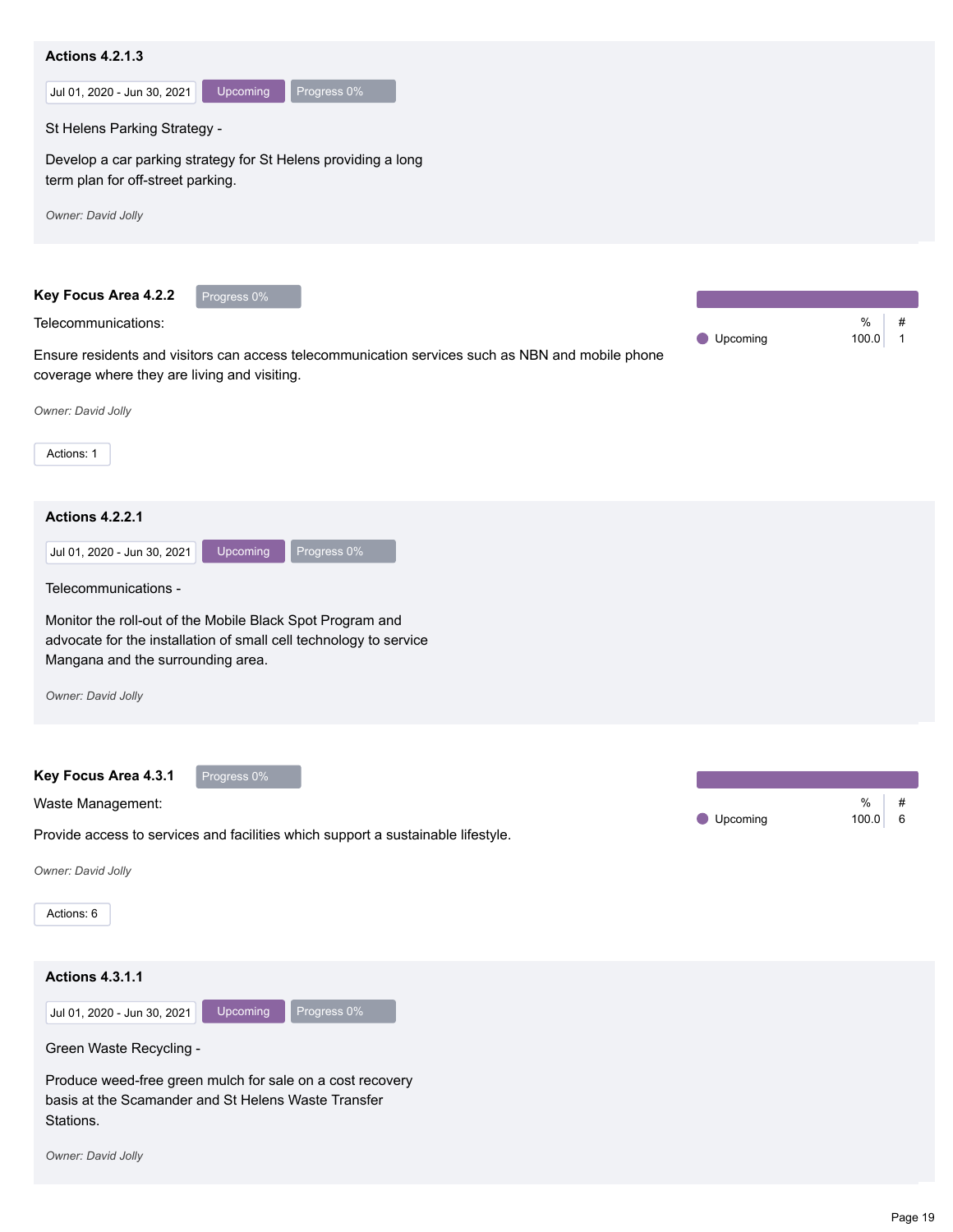#### **Actions 4.3.1.2**

Jul 01, 2020 - Dec 31, 2020 Upcoming Progress 0%

Inert Landfill Resource Recovery -

Investigate re-use/recovery options and sales opportunities for concrete, soil and other non-asbestos containing builders waste currently placed at the St Helens Waste Transfer Station.

*Owner: David Jolly*



Participate in the Northern Tasmania Waste Management Group (NTWMG) activities to achieve improvements in waste reduction and resource recovery; improve regional cooperation and coordination of waste services; oversee waste management policy setting and service delivery; and coordinate community education.

*Owner: David Jolly*

#### **Actions 4.3.1.4**



Inert Waste Landfill -

Develop Scamander Waste Transfer Station as an Inert Landfill Site - address environmental regulatory requirements to enable progression to the design and costing of Inert Waste Cells.

*Owner: David Jolly*



separation and re-use opportunities for glass collected in Kerbside Co-mingled Recyclables waste stream and glass collected at Municipal Waste Transfer Stations.

*Owner: David Jolly*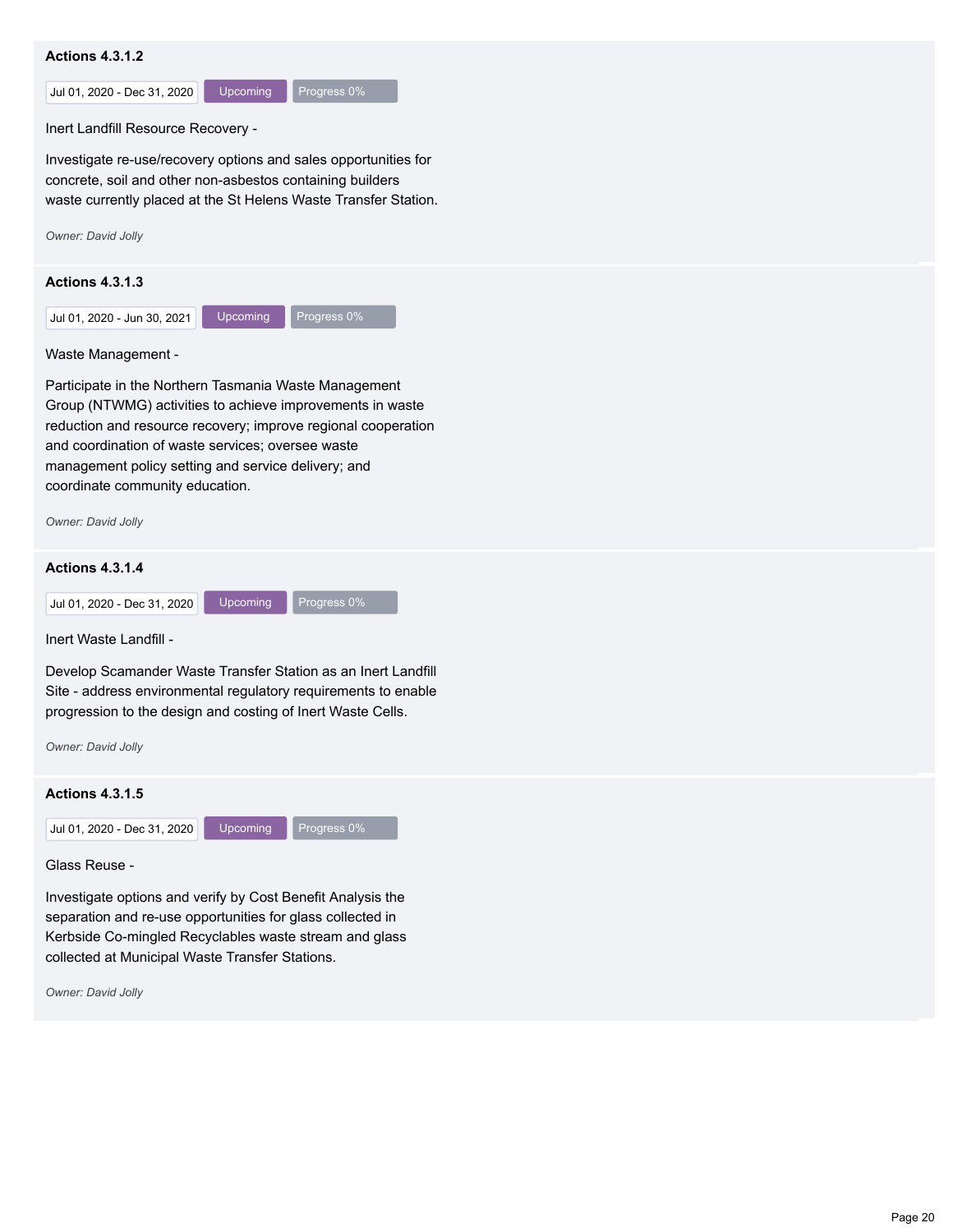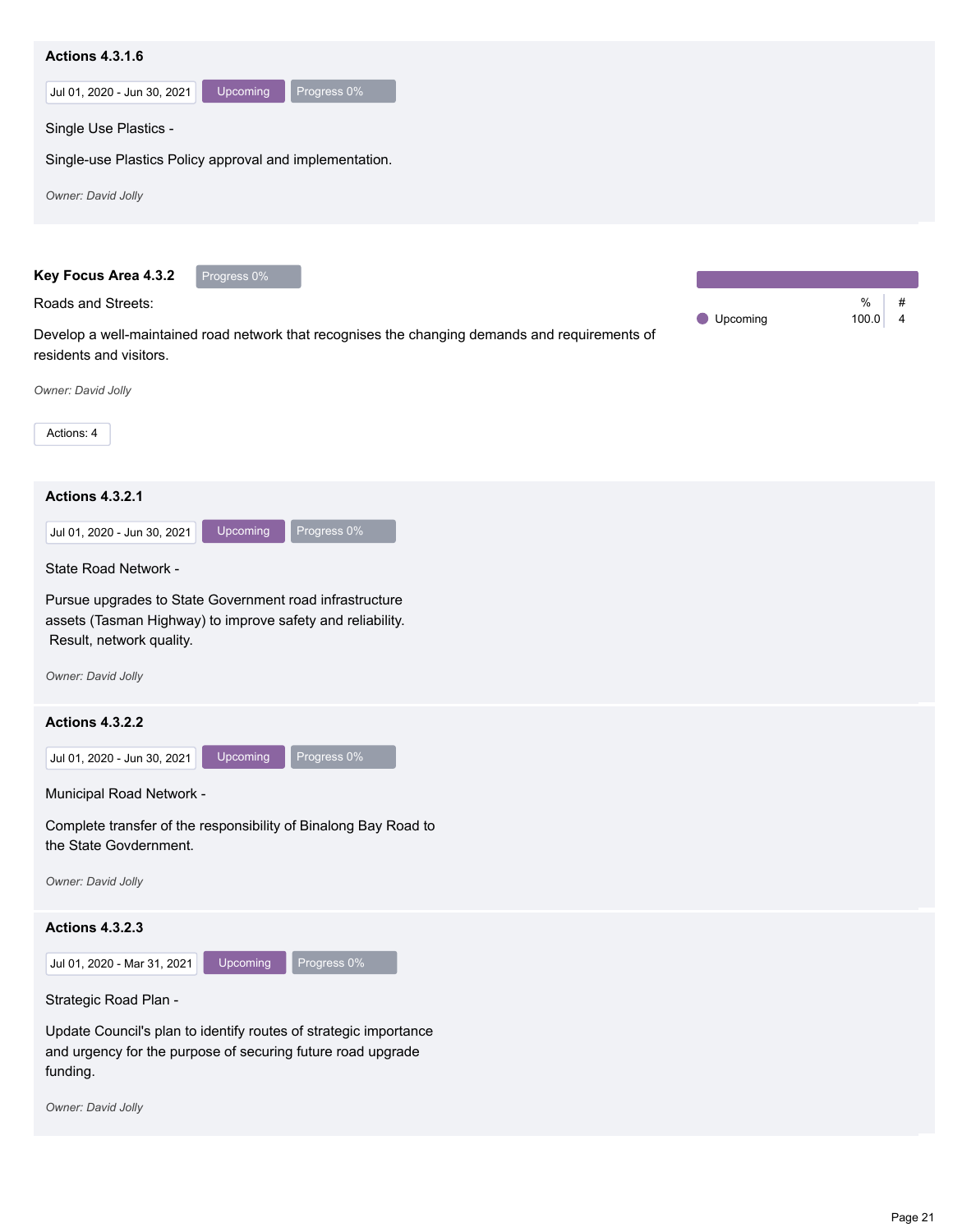| <b>Actions 4.3.2.4</b>                                                                                                                                                                                                                                                                                              |          |                       |
|---------------------------------------------------------------------------------------------------------------------------------------------------------------------------------------------------------------------------------------------------------------------------------------------------------------------|----------|-----------------------|
| Progress 0%<br>Upcoming<br>Jul 01, 2020 - Jun 30, 2021                                                                                                                                                                                                                                                              |          |                       |
| Scamander Wrinklers Entrance -                                                                                                                                                                                                                                                                                      |          |                       |
| Finalise approvals and undertake construction works to<br>enhance the northern entrance of Scamander at Wrinklers<br>Lagoon Bridge.                                                                                                                                                                                 |          |                       |
| Owner: David Jolly                                                                                                                                                                                                                                                                                                  |          |                       |
| Key Focus Area 4.3.3<br>Progress 0%<br><b>Recreational Facilities:</b><br>Support an outdoor, active and healthy lifestyle for residents and visitors through a range of recreational<br>facilities including walking trails, bike trails and other identified infrastructure.<br>Owner: Ben Pettman<br>Actions: 12 | Upcoming | %<br>#<br>100.0<br>12 |
| <b>Actions 4.3.3.1</b><br>Progress 0%<br>Jul 01, 2020 - Nov 30, 2020<br>Upcoming<br>Georges Bay Foreshore Trail -<br>Undertake construction of the trail from St Helens Wharf to<br>Homelea (rock walkway and bridge structures).<br>Owner: David Jolly                                                             |          |                       |
| <b>Actions 4.3.3.2</b><br>Progress 0%<br>Jul 01, 2020 - Jun 30, 2021<br>Upcoming<br><b>Walking Trails Network -</b><br>Liaise with stakeholders responsible for trails to ensure a<br>coordinated and logical approach to trail upgrading and<br>maintenance for priority trails.<br>Owner: Ben Pettman             |          |                       |
| <b>Actions 4.3.3.3</b>                                                                                                                                                                                                                                                                                              |          |                       |
| Progress 0%<br>Upcoming<br>Jul 01, 2020 - Dec 31, 2020                                                                                                                                                                                                                                                              |          |                       |
| St Helens to Binalong Bay Link -                                                                                                                                                                                                                                                                                    |          |                       |
| Complete the project to a shovel ready stage and pursue<br>funding.                                                                                                                                                                                                                                                 |          |                       |
| Owner: Ben Pettman                                                                                                                                                                                                                                                                                                  |          |                       |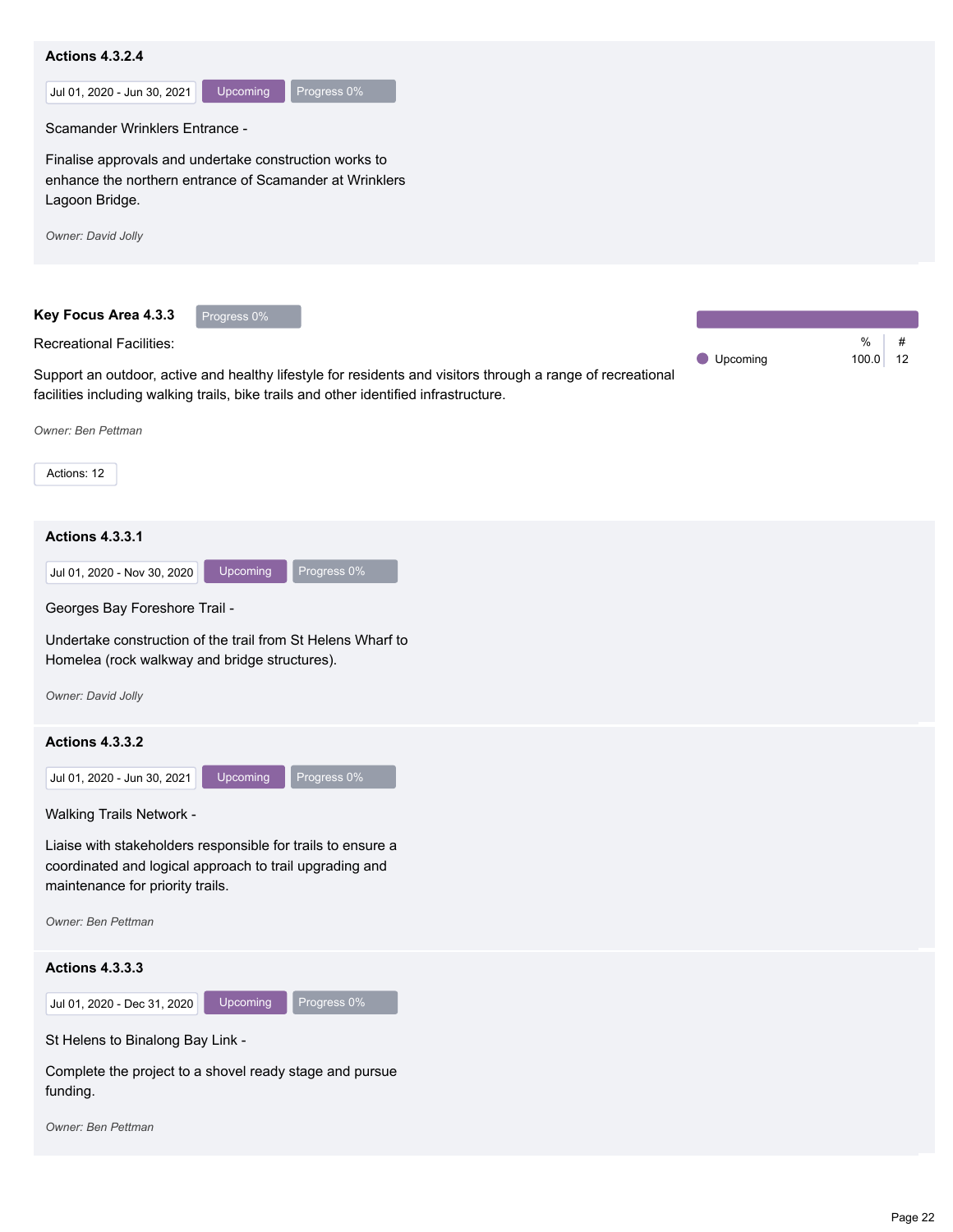| <b>Actions 4.3.3.4</b>                                                                                                              |
|-------------------------------------------------------------------------------------------------------------------------------------|
| Progress 0%<br>Upcoming<br>Jul 01, 2020 - Dec 31, 2020                                                                              |
| St Helens MTB Network -                                                                                                             |
| Complete construction of the Network including support<br>infrastructure.                                                           |
| Owner: Ben Pettman                                                                                                                  |
| <b>Actions 4.3.3.5</b>                                                                                                              |
| Progress 0%<br>Upcoming<br>Jul 01, 2020 - Sep 30, 2020                                                                              |
| Bay of Fires Trail -                                                                                                                |
| Complete trail head infrastructure and re-route of the Blue Tier<br>Trail.                                                          |
| Owner: Ben Pettman                                                                                                                  |
| <b>Actions 4.3.3.6</b>                                                                                                              |
| Progress 0%<br>Upcoming<br>Jul 01, 2020 - Dec 31, 2020                                                                              |
| Skills Track / Pump Track -                                                                                                         |
| Examine options to establish a skills / pump track in the St<br>Helens area.                                                        |
| Owner: Ben Pettman                                                                                                                  |
| <b>Actions 4.3.3.7</b>                                                                                                              |
| Progress 0%<br>Upcoming<br>Jul 01, 2020 - Jun 30, 2021                                                                              |
| St Helens MTB Network -                                                                                                             |
| Increase the engagement of the businesses and the community<br>in the development and operation of the trails.                      |
| Owner: Ben Pettman                                                                                                                  |
| <b>Actions 4.3.3.8</b>                                                                                                              |
| Progress 0%<br>Upcoming<br>Jul 01, 2020 - Jun 30, 2021                                                                              |
| MTB Events -                                                                                                                        |
| Identify ongoing opportunities for activation of the MTB Network<br>by identifying Local / State / National / International events. |
| Owner: Ben Pettman                                                                                                                  |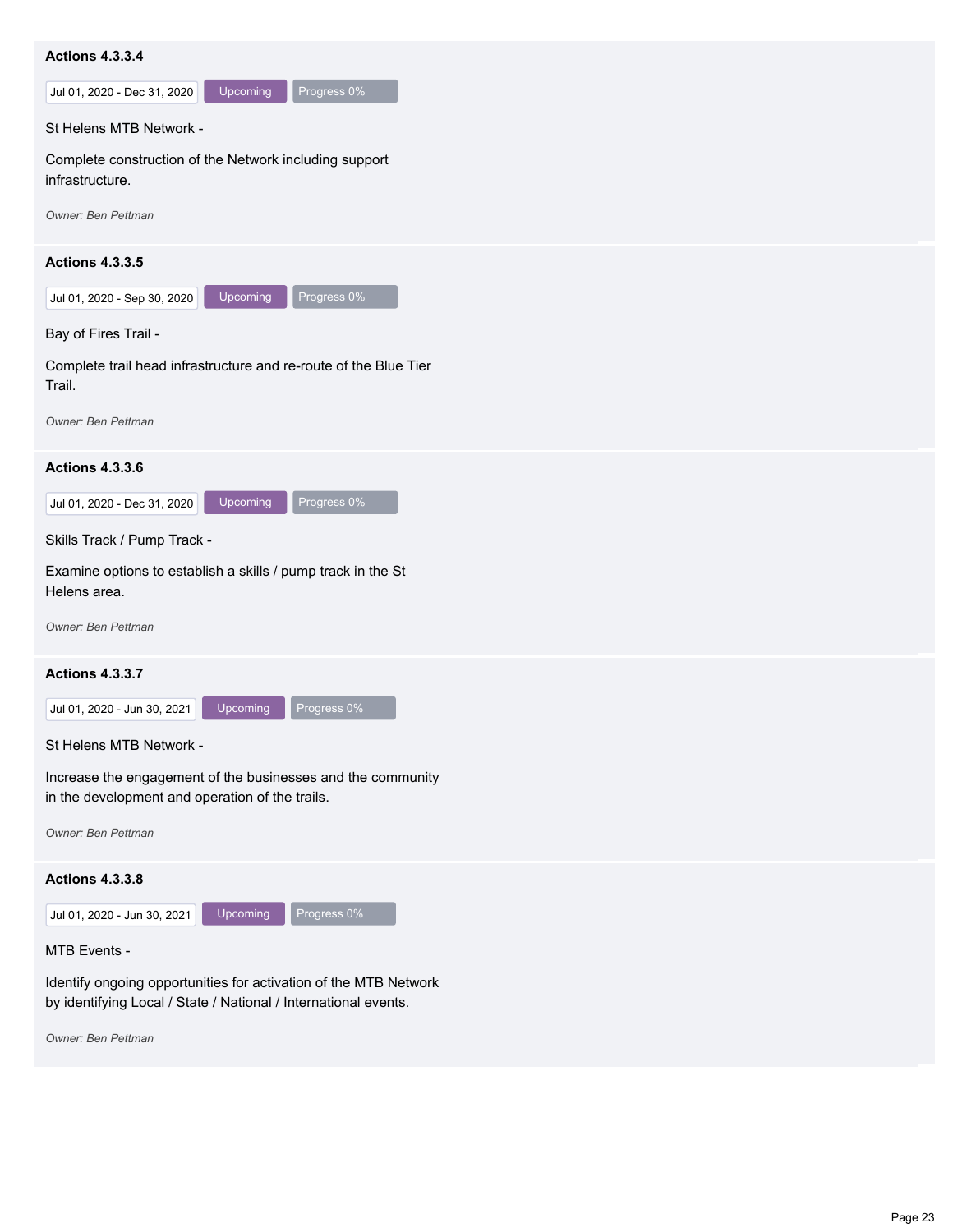| <b>Actions 4.3.3.9</b>                                                                                                                                              |
|---------------------------------------------------------------------------------------------------------------------------------------------------------------------|
| Progress 0%<br>Upcoming<br>Jul 01, 2020 - Jun 30, 2021                                                                                                              |
| Fingal to St Marys Trail -                                                                                                                                          |
| Develop a Master Plan for a rail trail between St Marys and<br>Fingal.                                                                                              |
| Owner: Ben Pettman                                                                                                                                                  |
| <b>Actions 4.3.3.10</b>                                                                                                                                             |
| Progress 0%<br>Upcoming<br>Jul 01, 2020 - Jun 30, 2021                                                                                                              |
| St Marys Trail -                                                                                                                                                    |
| Undertake a Feasibility Study for a walking / bike trail between<br>Mt Nicholas and Elephant Pass subject to receipt of external<br>funding.                        |
| Owner: Ben Pettman                                                                                                                                                  |
| <b>Actions 4.3.3.11</b>                                                                                                                                             |
| Progress 0%<br>Upcoming<br>Jul 01, 2020 - Dec 31, 2020                                                                                                              |
| MTB Network Operation -                                                                                                                                             |
| Develop and implement operational / maintenance plan for the<br>MTB trail networks.                                                                                 |
| Owner: Ben Pettman                                                                                                                                                  |
| <b>Actions 4.3.3.12</b>                                                                                                                                             |
| Progress 0%<br>Upcoming<br>Jul 01, 2020 - Mar 31, 2021                                                                                                              |
| Recreational Trails Strategy -                                                                                                                                      |
| Develop a strategy encompassing walking and bike trails for<br>the Break O'Day area.                                                                                |
| Owner: Ben Pettman                                                                                                                                                  |
|                                                                                                                                                                     |
| Key Focus Area 5.1.1<br>Progress 0%                                                                                                                                 |
| $\%$<br>Health:<br>#<br>Upcoming<br>100.0<br>$\overline{4}$                                                                                                         |
| Retain and expand local provision of disability, preventative, chronic and acute health care services<br>including pursuing innovative healthcare delivery options. |
| The provision of health services to be delivered at a local level addressing the community's needs.                                                                 |
| Owner: Chris Hughes                                                                                                                                                 |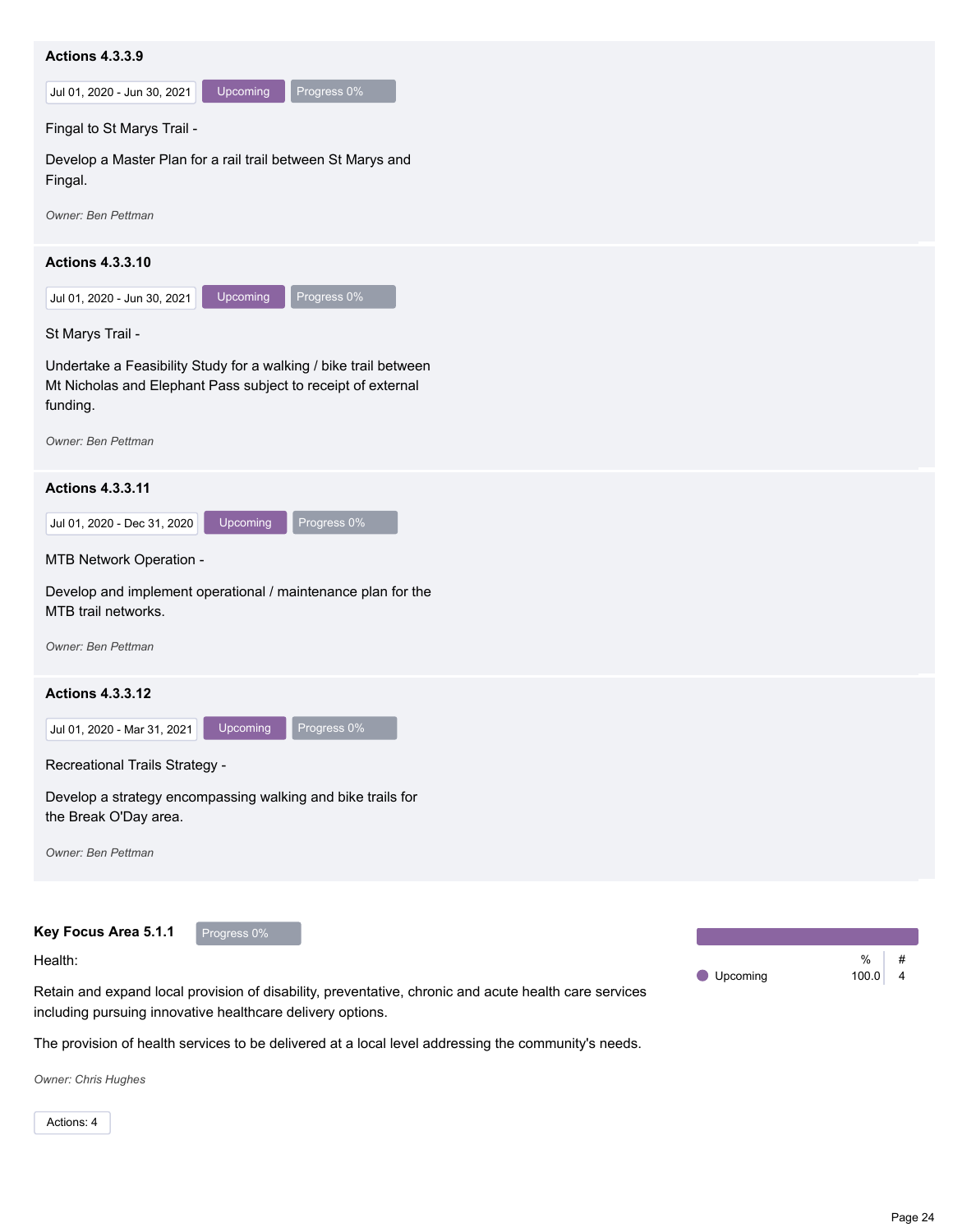| <b>Actions 5.1.1.1</b>                                                                                                                                                                                        |          |                                      |
|---------------------------------------------------------------------------------------------------------------------------------------------------------------------------------------------------------------|----------|--------------------------------------|
| Progress 0%<br>Upcoming<br>Jul 01, 2020 - Jun 30, 2021                                                                                                                                                        |          |                                      |
| Local Services -                                                                                                                                                                                              |          |                                      |
| Strengthen relations with Royal Flying Doctor Service (RFDS)<br>to increase the number of services to be delivered within our<br>community.                                                                   |          |                                      |
| Owner: Chris Hughes                                                                                                                                                                                           |          |                                      |
| <b>Actions 5.1.1.2</b>                                                                                                                                                                                        |          |                                      |
| Progress 0%<br>Upcoming<br>Jul 01, 2020 - Jun 30, 2021                                                                                                                                                        |          |                                      |
| Old St Helens Hospital -                                                                                                                                                                                      |          |                                      |
| Lobby and work with the Department of Communities Tasmania<br>to review the outcomes of the community engagement process<br>and to determine the future use of this site.                                     |          |                                      |
| <b>Owner: Chris Hughes</b>                                                                                                                                                                                    |          |                                      |
| <b>Actions 5.1.1.3</b>                                                                                                                                                                                        |          |                                      |
| Progress 0%<br>Upcoming<br>Jul 01, 2020 - Jun 30, 2021                                                                                                                                                        |          |                                      |
| Local Service Delivery -                                                                                                                                                                                      |          |                                      |
| Works with the NGO's on the Mental Health Directory and to<br>undertake a community wide survey to understand the needs of<br>health service delivery within Break O'Day (BOD) along with<br>identified gaps. |          |                                      |
| Owner: Chris Hughes                                                                                                                                                                                           |          |                                      |
| <b>Actions 5.1.1.4</b>                                                                                                                                                                                        |          |                                      |
| Progress 0%<br>Upcoming<br>Jul 01, 2020 - Jun 30, 2021                                                                                                                                                        |          |                                      |
| Doctors -                                                                                                                                                                                                     |          |                                      |
| Build on the relationship with OCHRE Health to ensure<br>consistency of Medical Practitioners and service delivery.                                                                                           |          |                                      |
| Owner: Chris Hughes                                                                                                                                                                                           |          |                                      |
|                                                                                                                                                                                                               |          |                                      |
| Key Focus Area 5.1.2<br>Progress 0%                                                                                                                                                                           |          |                                      |
| Youth                                                                                                                                                                                                         | Upcoming | $\%$<br>#<br>100.0<br>$\overline{2}$ |
| <b>Owner: Chris Hughes</b>                                                                                                                                                                                    |          |                                      |
| Actions: 2                                                                                                                                                                                                    |          |                                      |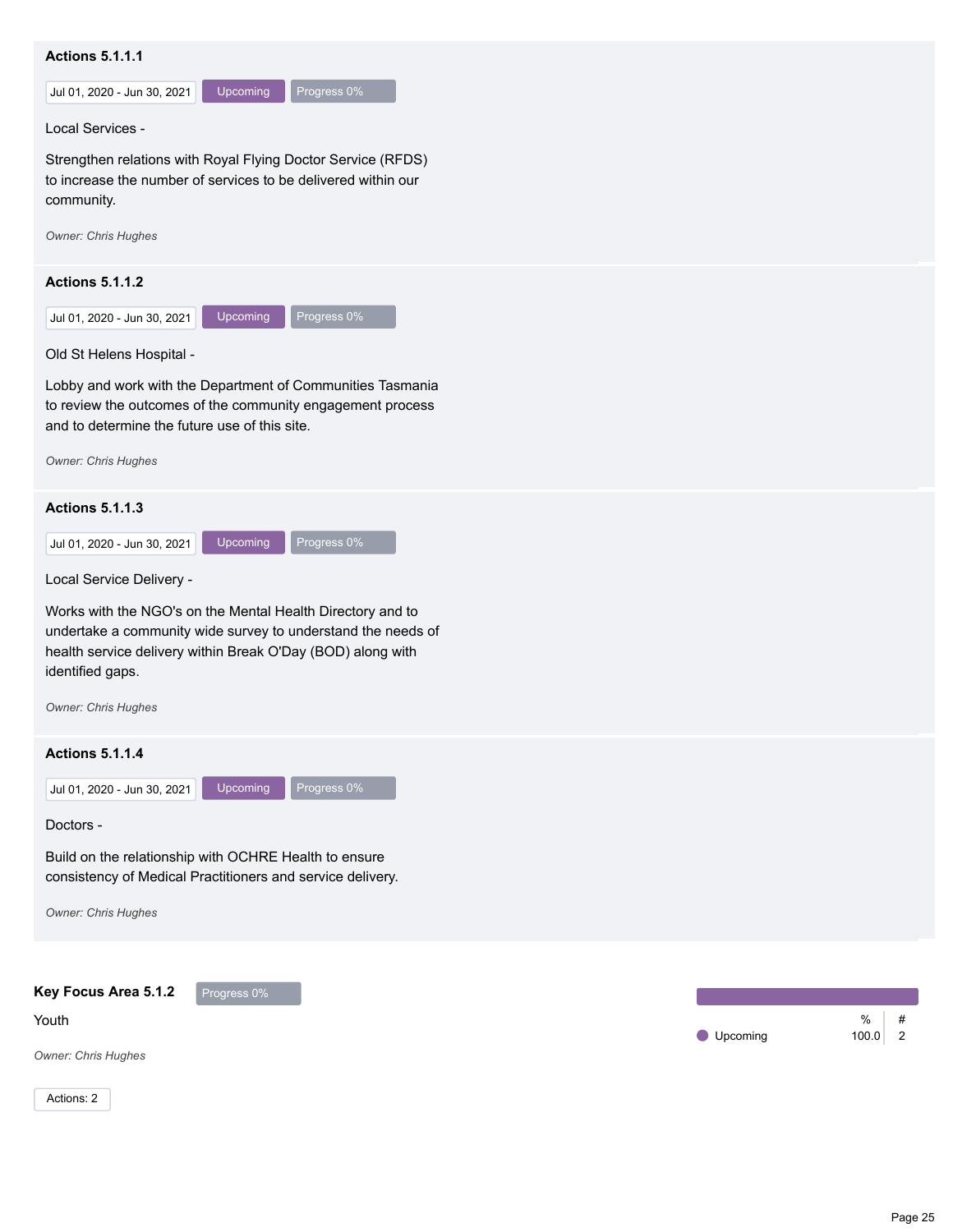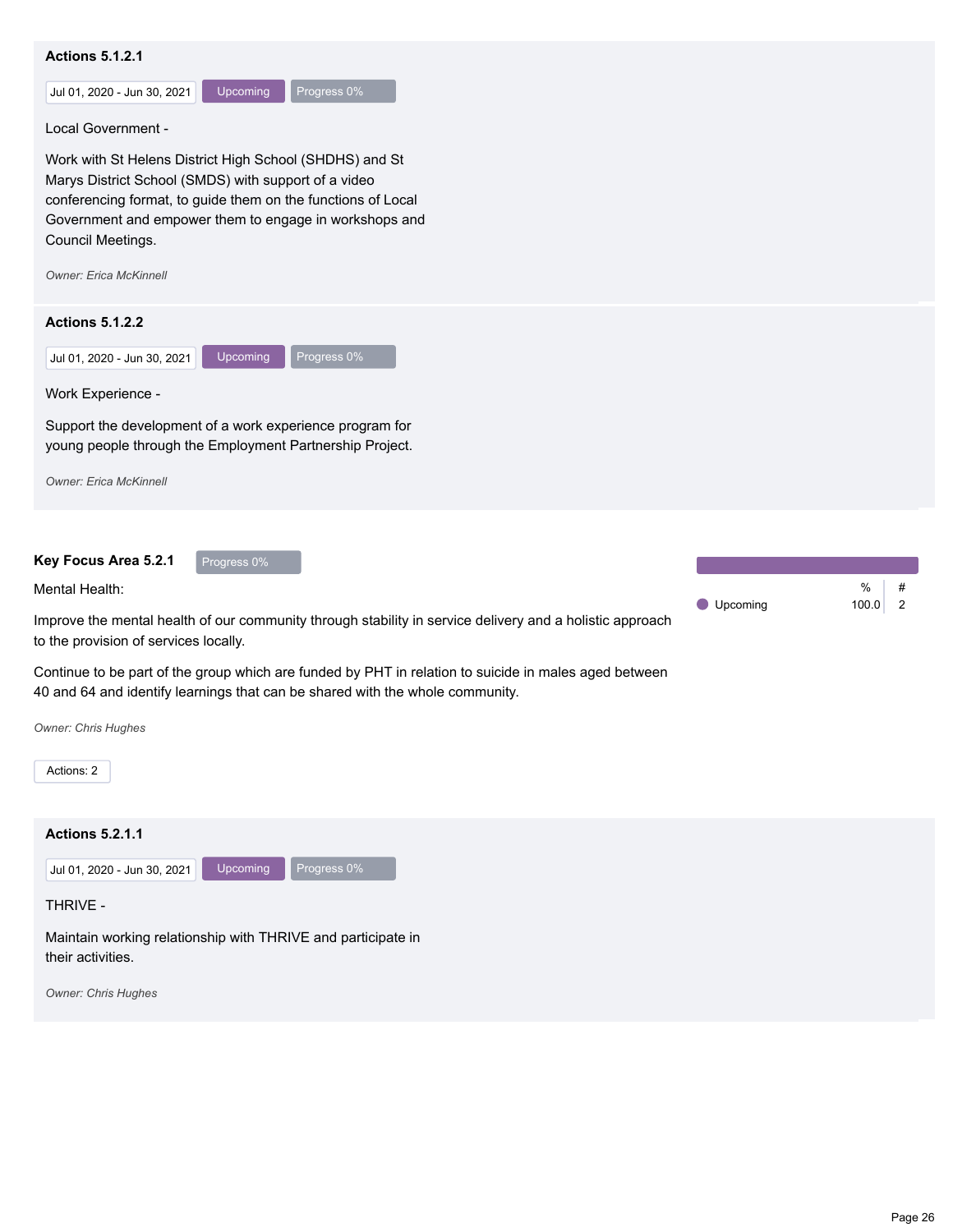| <b>Actions 5.2.1.2</b>                                                                                                                                                                     |          |                            |   |
|--------------------------------------------------------------------------------------------------------------------------------------------------------------------------------------------|----------|----------------------------|---|
| Progress 0%<br>Jul 01, 2020 - Jun 30, 2021<br>Upcoming                                                                                                                                     |          |                            |   |
| Suicide Prevention -                                                                                                                                                                       |          |                            |   |
| Maintain involvement in the Suicide Prevention Trial and<br>continue to work with the committee on delivering the programs<br>for a further 12 months.<br>Owner: Chris Hughes              |          |                            |   |
|                                                                                                                                                                                            |          |                            |   |
| Key Focus Area 5.2.2<br>Progress 0%<br>Education & Skills Training:                                                                                                                        | Upcoming | %<br>100.0<br>$\mathbf{1}$ | # |
| Improve education and skills training opportunities and encourage greater personal development through<br>delivery of programs locally which meet the needs of industry and the community. |          |                            |   |
| Implement outcomes of the BDO Report.                                                                                                                                                      |          |                            |   |
| Owner: John Brown                                                                                                                                                                          |          |                            |   |
| Actions: 1                                                                                                                                                                                 |          |                            |   |
| <b>Actions 5.2.2.1</b>                                                                                                                                                                     |          |                            |   |
| Progress 0%<br>Jul 01, 2020 - Jun 30, 2021<br>Upcoming                                                                                                                                     |          |                            |   |
| Employment Partnership Project -                                                                                                                                                           |          |                            |   |
| Participate in the project being facilitated by the Fingal Valley<br>Neighbourhood House (FVNH) including supporting the<br>operations of the local steering committee.                    |          |                            |   |
| Owner: John Brown                                                                                                                                                                          |          |                            |   |
|                                                                                                                                                                                            |          |                            |   |
| Key Focus Area 5.2.3<br>Progress 0%<br>Transport:                                                                                                                                          | Upcoming | %<br>#<br>100.0            | 3 |
| Facilitate a range of transport options that support movement within and outside the Break O'Day area.                                                                                     |          |                            |   |
| Owner: Chris Hughes                                                                                                                                                                        |          |                            |   |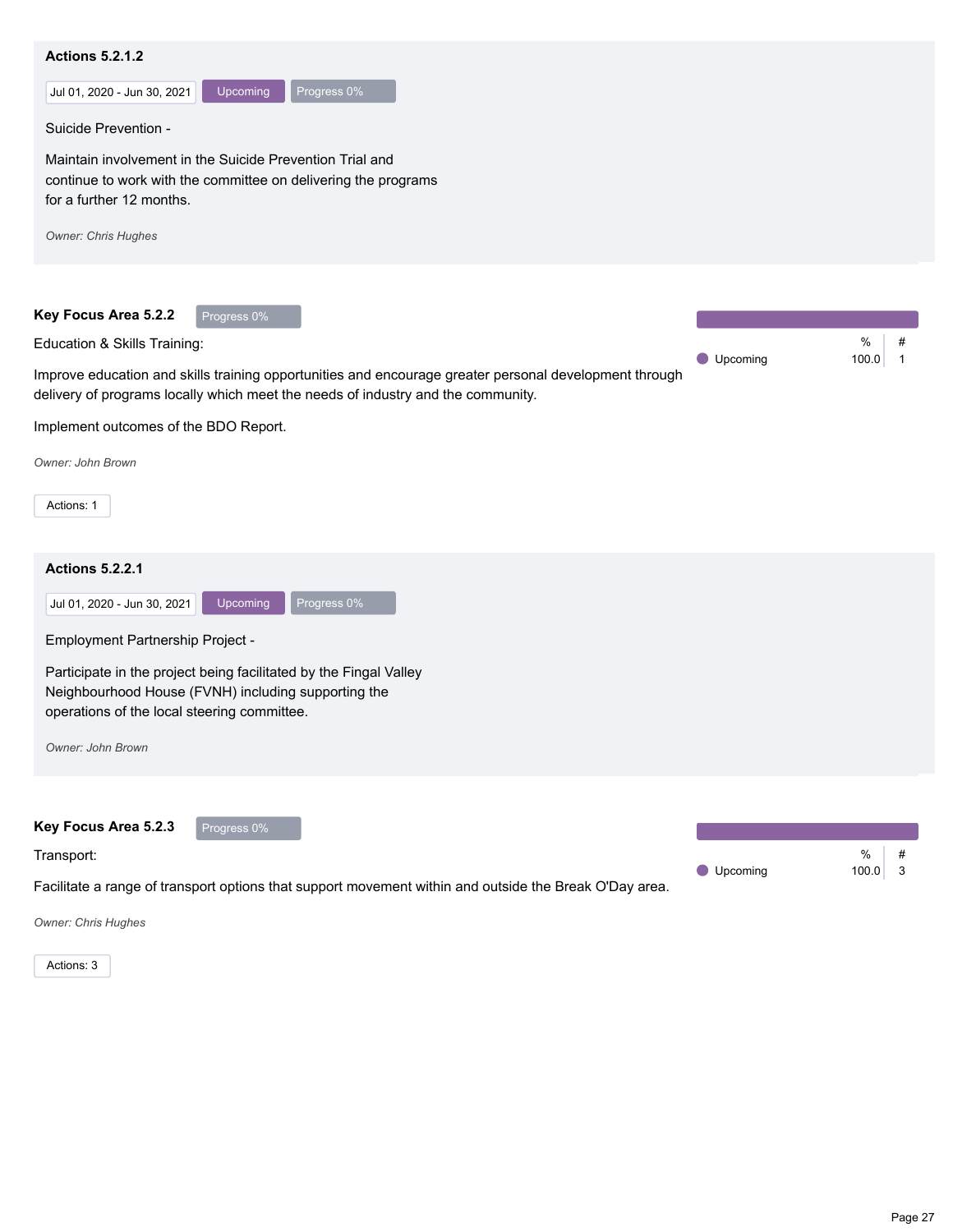| <b>Actions 5.2.3.1</b>                                                                                                                                                                    |          |            |
|-------------------------------------------------------------------------------------------------------------------------------------------------------------------------------------------|----------|------------|
| Upcoming<br>Progress 0%<br>Jul 01, 2020 - Jun 30, 2021                                                                                                                                    |          |            |
| Local Transport Network -                                                                                                                                                                 |          |            |
| Work with young people through the Employment Partnership<br>Project to address transport barriers.                                                                                       |          |            |
| Owner: Erica McKinnell                                                                                                                                                                    |          |            |
| <b>Actions 5.2.3.2</b>                                                                                                                                                                    |          |            |
| Progress 0%<br>Upcoming<br>Jul 01, 2020 - Jun 30, 2021                                                                                                                                    |          |            |
| Transport Gap Analysis -                                                                                                                                                                  |          |            |
| Examine the outcomes of previous engagement activities and<br>work with young people through the Employment Partnership<br>Project to address transport barriers.                         |          |            |
| <b>Owner: Erica McKinnell</b>                                                                                                                                                             |          |            |
| <b>Actions 5.2.3.3</b>                                                                                                                                                                    |          |            |
| Progress 0%<br>Upcoming<br>Jul 01, 2020 - Jun 30, 2021                                                                                                                                    |          |            |
| Learner Driver Mentor Program -                                                                                                                                                           |          |            |
| Recruit and train additional mentors to support the program.                                                                                                                              |          |            |
| Owner: Erica McKinnell                                                                                                                                                                    |          |            |
|                                                                                                                                                                                           |          |            |
| Key Focus Area 5.3.1<br>Progress 0%                                                                                                                                                       |          |            |
| Service Delivery:                                                                                                                                                                         |          | % $\mid$ # |
| Improvement                                                                                                                                                                               | Upcoming | 100.0<br>4 |
| Owner: Jake Ihnen                                                                                                                                                                         |          |            |
| Actions: 4                                                                                                                                                                                |          |            |
| <b>Actions 5.3.1.1</b>                                                                                                                                                                    |          |            |
| Progress 0%<br>Upcoming<br>Jul 01, 2020 - Dec 31, 2020                                                                                                                                    |          |            |
| Service Delivery Improvements -                                                                                                                                                           |          |            |
| Review and implement business process improvements to<br>existing planning and building processes with an aim to<br>improving customer service delivery and timeframes for<br>processing. |          |            |
| Owner: Jake Ihnen                                                                                                                                                                         |          |            |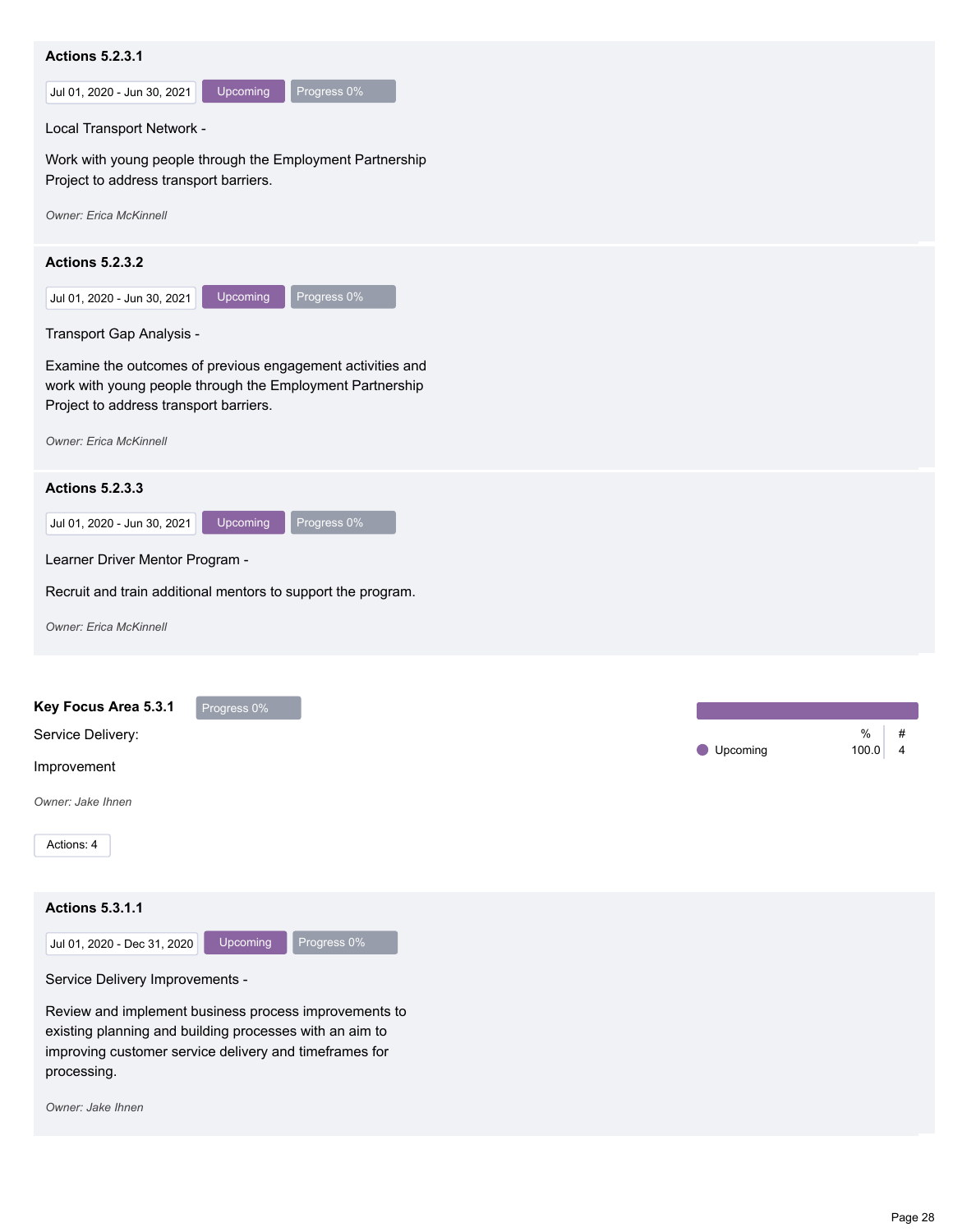| <b>Actions 5.3.1.2</b>                                                                                                                              |          |                                      |
|-----------------------------------------------------------------------------------------------------------------------------------------------------|----------|--------------------------------------|
| Progress 0%<br>Upcoming<br>Jul 01, 2020 - Jun 30, 2021                                                                                              |          |                                      |
| Development Information -                                                                                                                           |          |                                      |
| Review and simplify information relating to undertaking<br>development including Fact Sheets and Website information for<br>re-occurring enquiries. |          |                                      |
| Owner: Jake Ihnen                                                                                                                                   |          |                                      |
| <b>Actions 5.3.1.3</b>                                                                                                                              |          |                                      |
| Upcoming<br>Progress 0%<br>Jul 01, 2020 - Jun 30, 2021                                                                                              |          |                                      |
| <b>Emergency Management Volunteers -</b>                                                                                                            |          |                                      |
| Undertake training with people who have responded to<br>Council's call out for volunteers with regard to emergency<br>situations.                   |          |                                      |
| <b>Owner: Chris Hughes</b>                                                                                                                          |          |                                      |
| <b>Actions 5.3.1.4</b>                                                                                                                              |          |                                      |
| Progress 0%<br>Upcoming<br>Jul 01, 2020 - Jun 30, 2021                                                                                              |          |                                      |
| Municipal Emergency Management Plan -                                                                                                               |          |                                      |
| Review and adopt the Plan in line with the Tasmanian<br>Emergency Management Plan.                                                                  |          |                                      |
| Owner: Chris Hughes                                                                                                                                 |          |                                      |
| Key Focus Area 6.1.1<br>Progress 0%<br><b>Local Government Reform</b><br>Owner: John Brown                                                          | Upcoming | $\%$<br>#<br>100.0<br>$\overline{1}$ |
| Actions: 1                                                                                                                                          |          |                                      |
| <b>Actions 6.1.1.1</b>                                                                                                                              |          |                                      |
| Progress 0%<br>Upcoming<br>Jul 01, 2020 - Jun 30, 2021                                                                                              |          |                                      |
| Northern Region Shared Services -                                                                                                                   |          |                                      |
| Pursue joint procurement opportunities and a common IT<br>platform involving northern region Councils.                                              |          |                                      |
| Owner: John Brown                                                                                                                                   |          |                                      |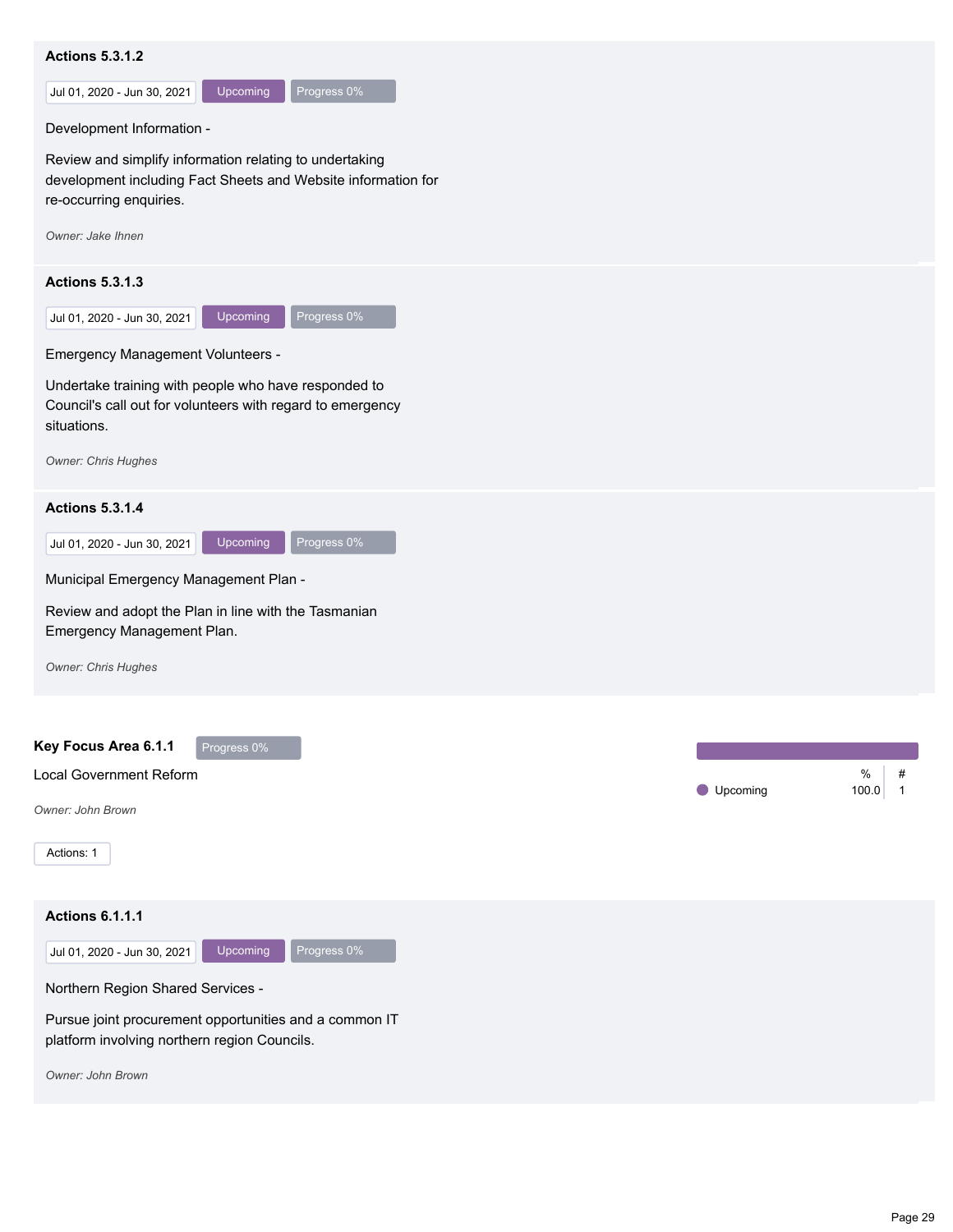| Key Focus Area 6.1.2<br>Progress 0%                                                                                                                                                                                                                              |                       |                                    |
|------------------------------------------------------------------------------------------------------------------------------------------------------------------------------------------------------------------------------------------------------------------|-----------------------|------------------------------------|
| Break O'Day Organisation                                                                                                                                                                                                                                         | Upcoming<br>$\bullet$ | $\%$<br>#<br>100.0<br>$\mathbf{1}$ |
| Owner: John Brown                                                                                                                                                                                                                                                |                       |                                    |
| Actions: 1                                                                                                                                                                                                                                                       |                       |                                    |
| <b>Actions 6.1.2.1</b><br>Progress 0%<br>Upcoming<br>Jul 01, 2020 - Jun 30, 2021<br>Organisational Development -<br>Integrate the focus on service delivery with a well-being<br>approach based on agreed values and team based activities.<br>Owner: John Brown |                       |                                    |
| Key Focus Area 6.1.3<br>Progress 0%<br>Strategic Plan<br>Owner: John Brown<br>Actions: 1                                                                                                                                                                         | Upcoming              | $\%$<br>#<br>100.0<br>$\mathbf{1}$ |
| <b>Actions 6.1.3.1</b><br>Progress 0%<br>Upcoming<br>Jul 01, 2020 - Mar 31, 2021<br>2017 - 2027 Break O'Day Strategic Plan -<br>Develop a process to review the relevance of the Key Focus<br>Areas within the Plan.<br>Owner: John Brown                        |                       |                                    |
| Key Focus Area 6.1.4<br>Progress 0%<br><b>Financial Sustainability</b><br>Owner: Bob Hoogland<br>Actions: 3                                                                                                                                                      | Upcoming              | $\%$<br>#<br>100.0<br>3            |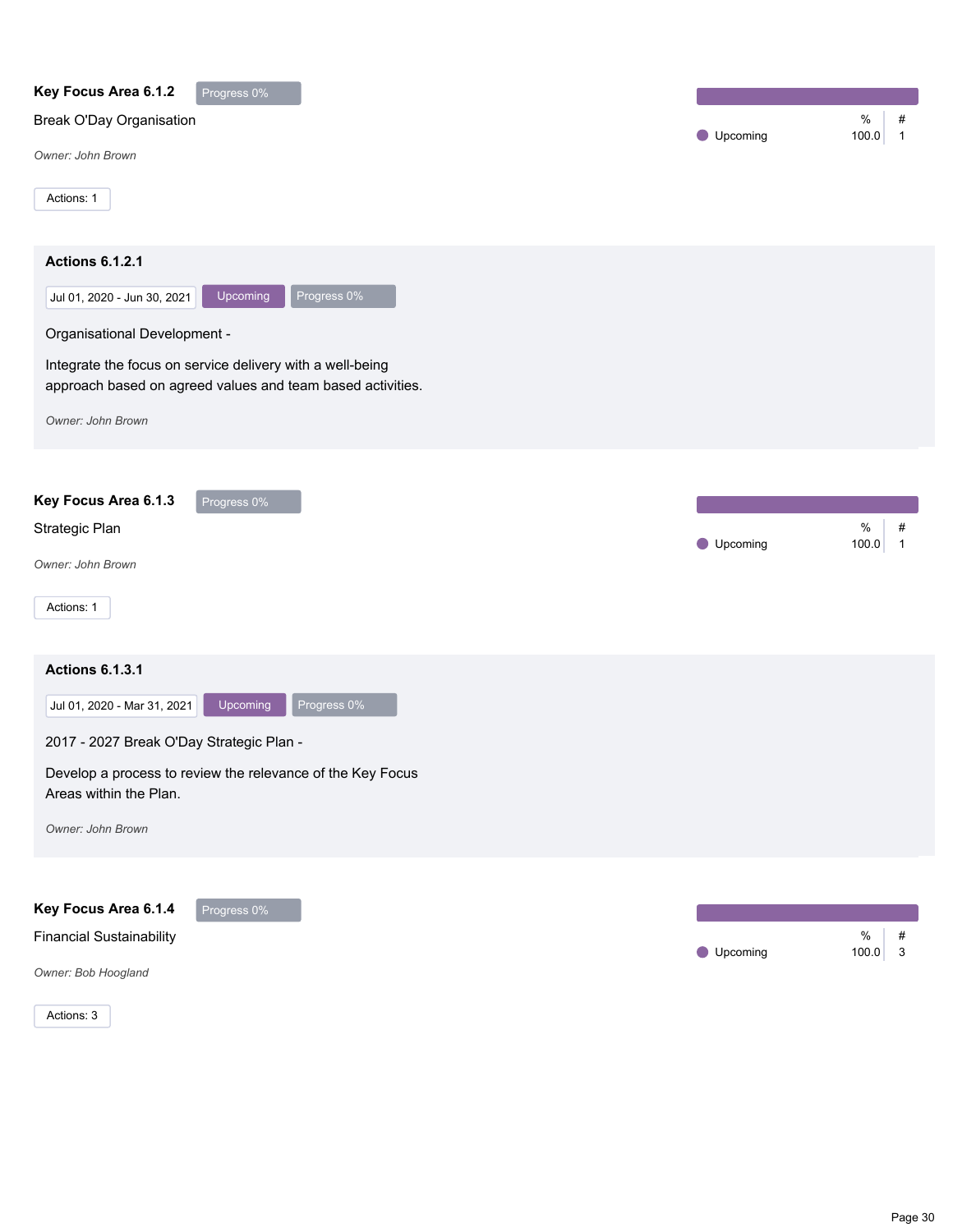#### **Actions 6.1.4.1**

Jul 01, 2020 - Jun 30, 2021 Upcoming Progress 0%

Value for Money Reviews -

Undertake reviews of operational activities to identify revenue opportunities, cost savings and / or process improvements.

Results, ongoing annual savings of \$50,000 and 500 hours identified and achieved.

*Owner: Bob Hoogland*



Revenue Generation -

Identify opportunities to generate alternative revenue sources including undertaking roadworks on Department of State Growth projects.

*Owner: Bob Hoogland*

#### **Actions 6.1.4.3**

Jul 01, 2020 - Jun 30, 2021 Upcoming Progress 0%

Grant Funding -

Apply for grant funding opportunities which assist Council to achieve its identified priorities.

Result(s), overall success rate of 75%, funding received for three (3) identified priorities and grant funding of \$250,000 secured.

*Owner: Angela Matthews*

**Key Focus Area 6.1.5** Progress 0%

Financial Management

*Owner: Bob Hoogland*

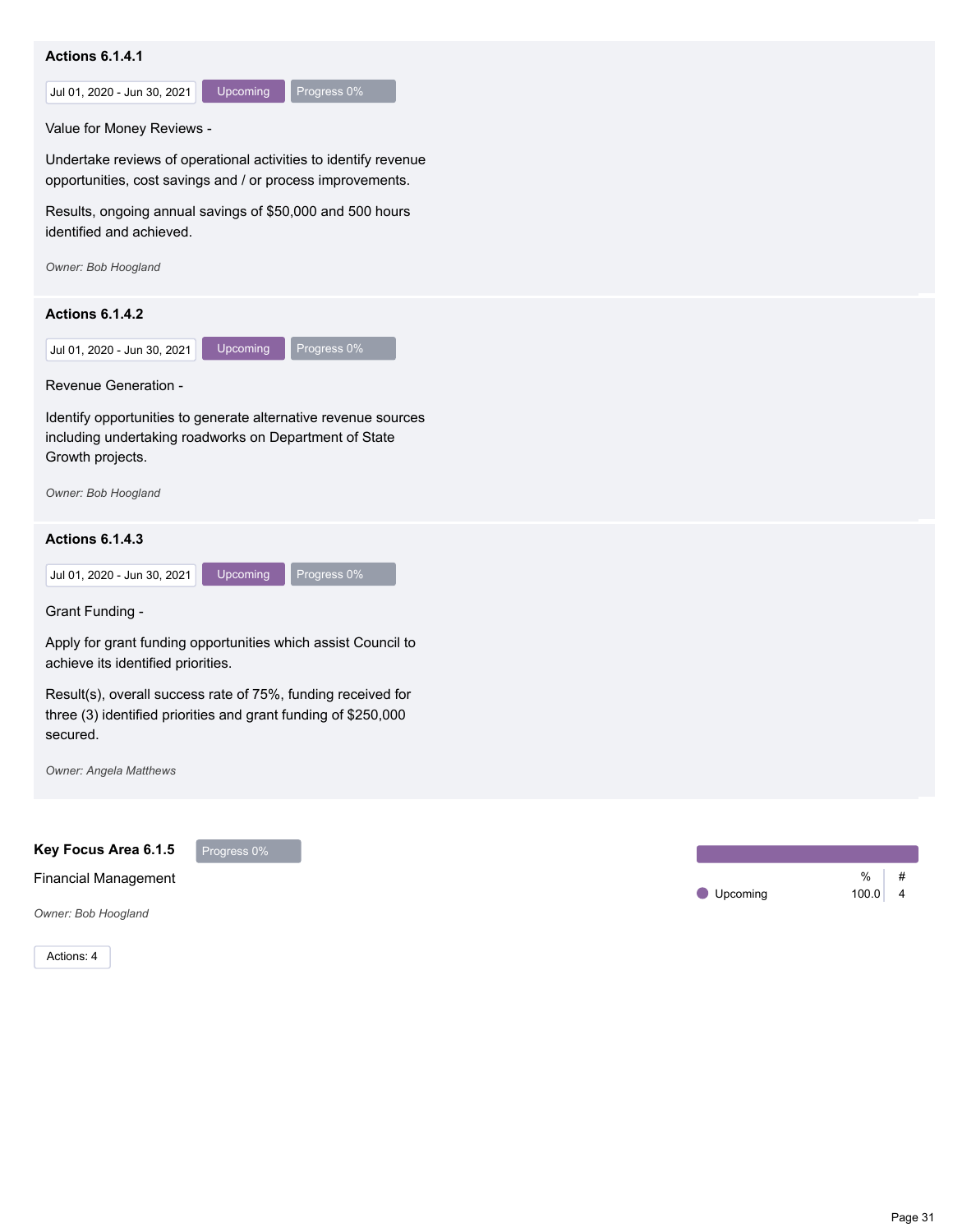#### **Actions 6.1.5.1**

Jul 01, 2020 - Jun 30, 2021 Upcoming Progress 0%

Operational Efficiencies -

Examine opportunities for operational cost reductions resulting in reduced waste management costs based on \$/t to landfill.

*Owner: David Jolly*



Audit Panel -

Meetings facilitated in accordance with legislative requirements, responding to all recommendations of the Panel.

*Owner: Bob Hoogland*



Jul 01, 2020 - Jun 30, 2021 Upcoming Progress 0%

Long Term Financial Plan (LTFP) -

Maintain financial viability and accountability in budgeting and administration.

Regularly review the LTFP to ensure that it accurately reflects the results of Council decision making.

Result, meet or exceed LTFP forecasts for operational results.

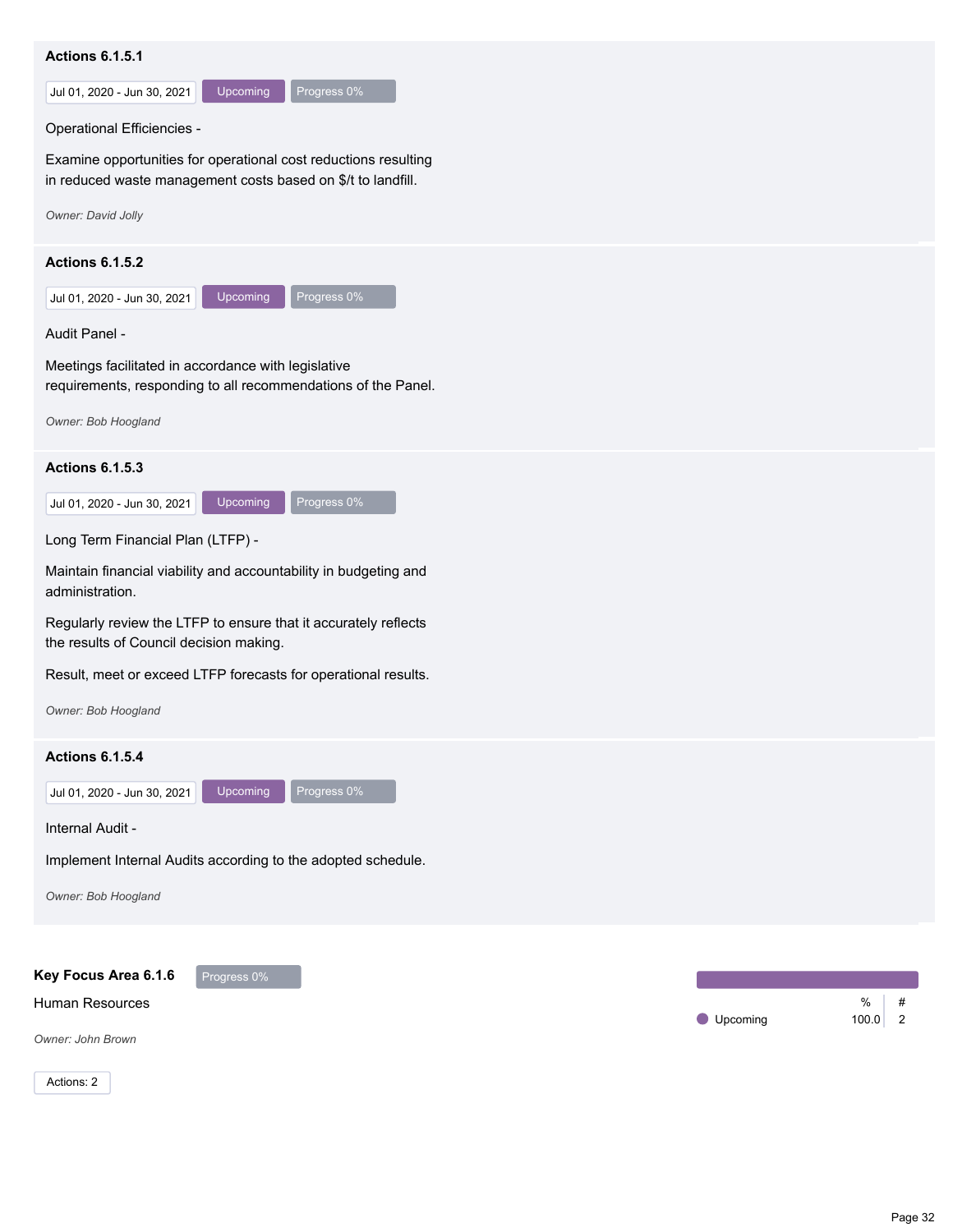| <b>Actions 6.1.6.1</b>                                                                                                   |          |                         |
|--------------------------------------------------------------------------------------------------------------------------|----------|-------------------------|
| Progress 0%<br>Upcoming<br>Jul 01, 2020 - Jun 30, 2021                                                                   |          |                         |
| Well-being Program -                                                                                                     |          |                         |
| Finalise and implement a Mental Health and Well-being Plan<br>with a focus on capacity building across the organisation. |          |                         |
| Owner: Jodie Cooper                                                                                                      |          |                         |
| <b>Actions 6.1.6.2</b>                                                                                                   |          |                         |
| Progress 0%<br>Upcoming<br>Jul 01, 2020 - Dec 31, 2020                                                                   |          |                         |
| Workforce Plan -                                                                                                         |          |                         |
| Develop a Plan to prepare for and manage succession<br>requirements and an ageing workforce.                             |          |                         |
| Owner: John Brown                                                                                                        |          |                         |
|                                                                                                                          |          |                         |
| Key Focus Area 6.1.7<br>Progress 0%<br>Management Systems<br>Owner: Bob Hoogland<br>Actions: 3                           | Upcoming | $\%$<br>#<br>3<br>100.0 |
| <b>Actions 6.1.7.1</b><br>Progress 0%<br>Upcoming<br>Jul 01, 2020 - Sep 30, 2020                                         |          |                         |
| GIS Services -                                                                                                           |          |                         |
| Complete review of current arrangements to ensure an<br>effective and cost effective approach is being used.             |          |                         |
| Owner: Bob Hoogland                                                                                                      |          |                         |
| <b>Actions 6.1.7.2</b>                                                                                                   |          |                         |
| Progress 0%<br>Upcoming<br>Jul 01, 2020 - Jun 30, 2021                                                                   |          |                         |
| Envisio -                                                                                                                |          |                         |
| Monitor and refine its role in managing activities.                                                                      |          |                         |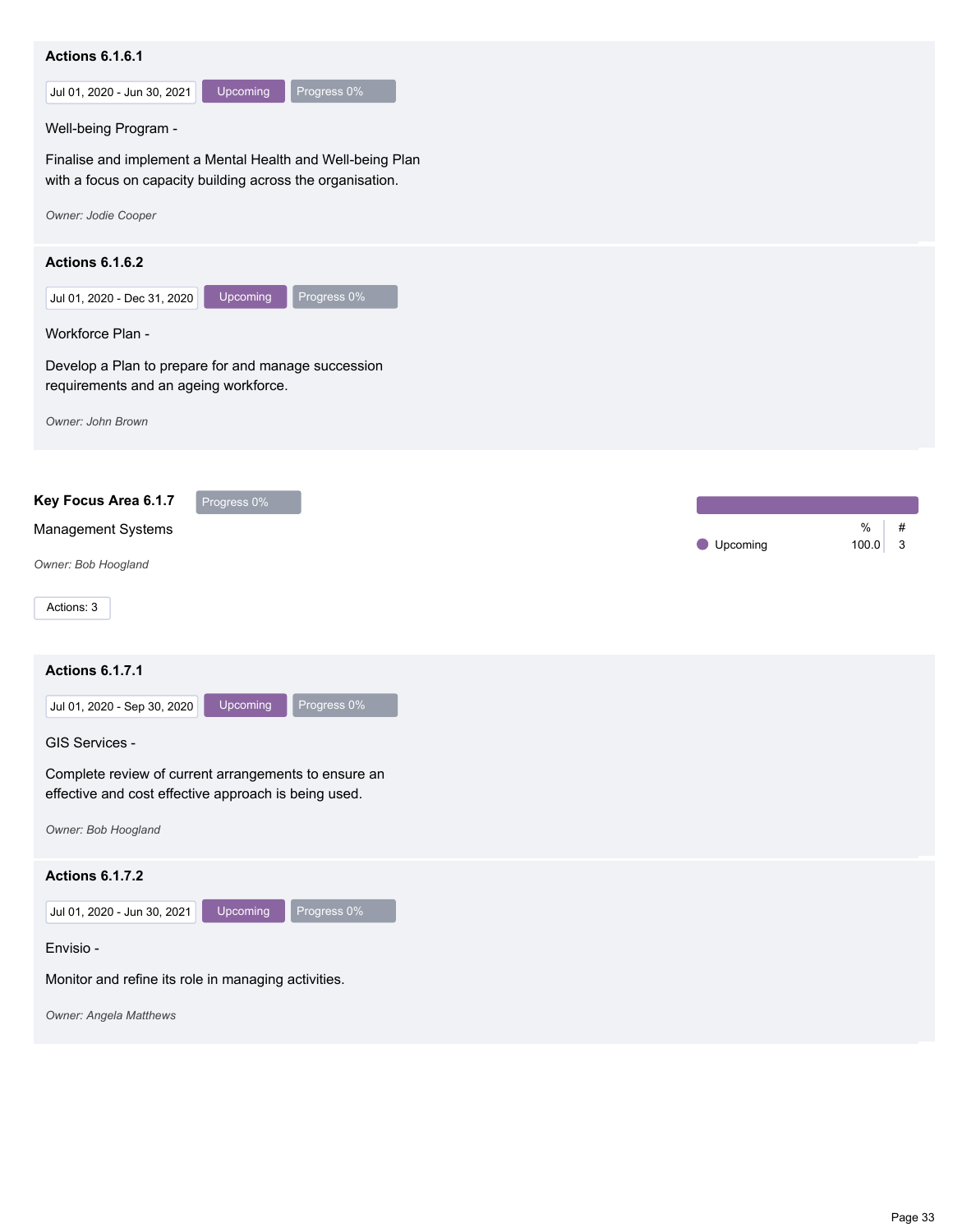| <b>Actions 6.1.7.3</b>                                                                                                      |          |                       |
|-----------------------------------------------------------------------------------------------------------------------------|----------|-----------------------|
| Progress 0%<br>Jul 01, 2020 - Oct 31, 2020<br>Upcoming                                                                      |          |                       |
| Envisio Community Dashboard -                                                                                               |          |                       |
| Finalise the operation of the community dashboard on Council's<br>website.                                                  |          |                       |
| Owner: Jayne Richardson                                                                                                     |          |                       |
| Key Focus Area 6.1.8                                                                                                        |          |                       |
| Progress 0%<br><b>Elected Members</b>                                                                                       |          | $\%$<br>#             |
| Owner: John Brown                                                                                                           | Upcoming | 100.0<br>$\mathbf{1}$ |
|                                                                                                                             |          |                       |
| Actions: 1                                                                                                                  |          |                       |
| <b>Actions 6.1.8.1</b>                                                                                                      |          |                       |
| Progress 0%<br>Jul 01, 2020 - Jun 30, 2021<br><b>Upcoming</b>                                                               |          |                       |
| Professional Development -                                                                                                  |          |                       |
| Facilitate participation of Councillors in Professional<br>Development.                                                     |          |                       |
| Owner: Angela Matthews                                                                                                      |          |                       |
|                                                                                                                             |          |                       |
| Key Focus Area 6.1.9<br>Progress 0%<br>Council Advocacy                                                                     |          | $\%$<br>#             |
| Owner: John Brown                                                                                                           | Upcoming | 100.0<br>$\mathbf 1$  |
|                                                                                                                             |          |                       |
| Actions: 1                                                                                                                  |          |                       |
| <b>Actions 6.1.9.1</b>                                                                                                      |          |                       |
| Progress 0%<br>Upcoming<br>Jul 01, 2020 - Jun 30, 2021                                                                      |          |                       |
| <b>Council Priority Projects -</b>                                                                                          |          |                       |
| Finalise project briefs and pursue identified priority projects<br>through State and Federal Budget consultation processes. |          |                       |
| Owner: John Brown                                                                                                           |          |                       |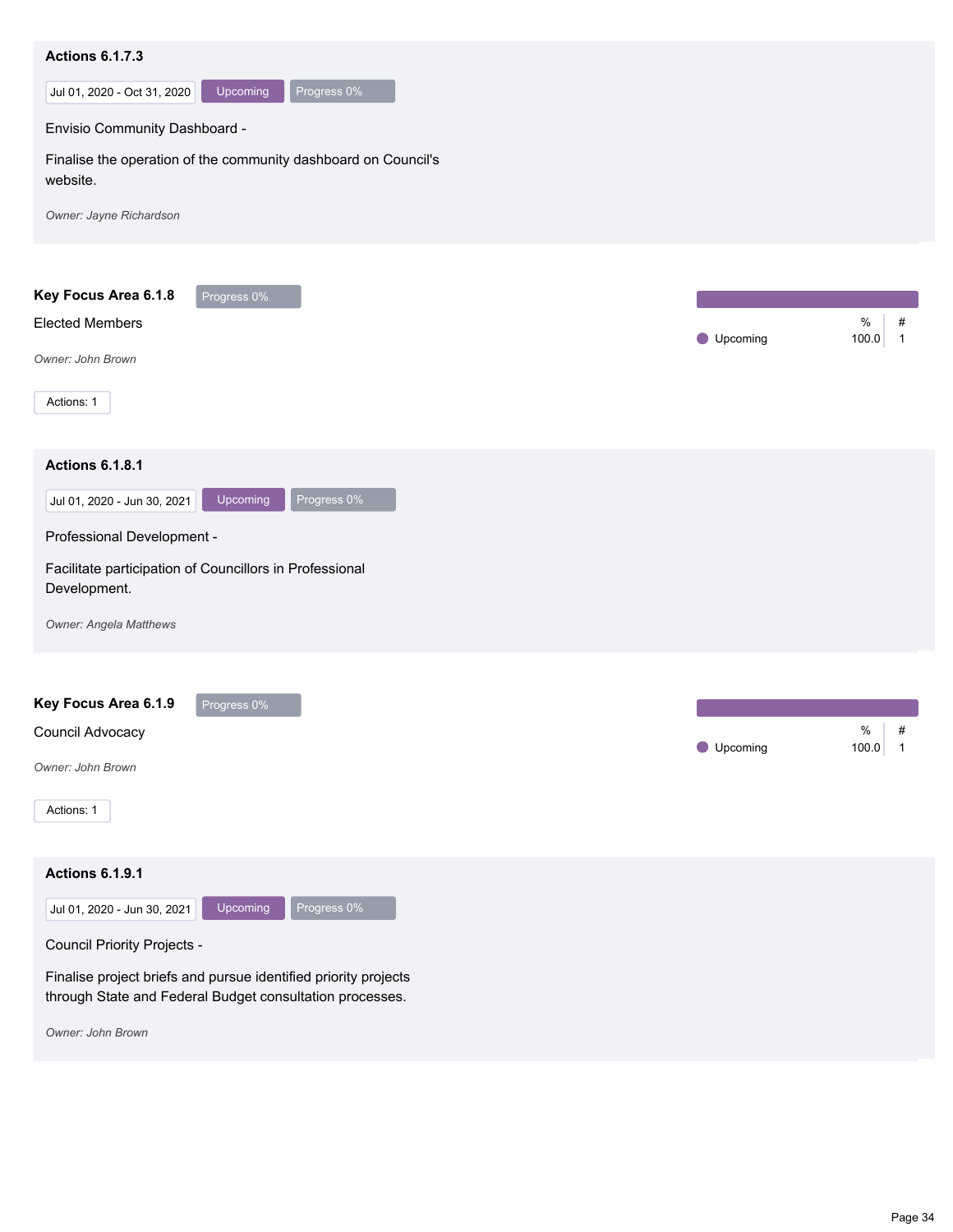| Key Focus Area 6.1.10<br>Progress 0%                                                                                                                                              |          |                                      |
|-----------------------------------------------------------------------------------------------------------------------------------------------------------------------------------|----------|--------------------------------------|
| <b>Customer Service</b>                                                                                                                                                           | Upcoming | $\%$<br>#<br>$\overline{2}$<br>100.0 |
| Owner: John Brown                                                                                                                                                                 |          |                                      |
| Actions: 2                                                                                                                                                                        |          |                                      |
| <b>Actions 6.1.10.1</b>                                                                                                                                                           |          |                                      |
| Progress 0%<br>Upcoming<br>Jul 01, 2020 - Jun 30, 2021                                                                                                                            |          |                                      |
| Service Improvements -                                                                                                                                                            |          |                                      |
| Encourage ongoing improvement to the customer service<br>approach of the organisation through identified professional<br>development and other activities.<br>Owner: Bob Hoogland |          |                                      |
| <b>Actions 6.1.10.2</b>                                                                                                                                                           |          |                                      |
| Progress 0%<br>Upcoming<br>Jul 01, 2020 - Jun 30, 2021                                                                                                                            |          |                                      |
| <b>Business Customer Experience -</b>                                                                                                                                             |          |                                      |
| Develop and implement a program focused on service process<br>mapping.                                                                                                            |          |                                      |
| Owner: Bob Hoogland                                                                                                                                                               |          |                                      |
| Key Focus Area 6.1.11<br>Progress 0%                                                                                                                                              |          |                                      |
| Asset Management                                                                                                                                                                  |          | #<br>$\%$                            |
| Owner: David Jolly                                                                                                                                                                | Upcoming | 100.0<br>3                           |
| Actions: 3                                                                                                                                                                        |          |                                      |
| <b>Actions 6.1.11.1</b>                                                                                                                                                           |          |                                      |
| Progress 0%<br>Upcoming<br>Jul 01, 2020 - Dec 31, 2020                                                                                                                            |          |                                      |
| <b>Building Asset Management -</b>                                                                                                                                                |          |                                      |
| Update and integration of Building Asset Management and<br>Financial Management Systems.                                                                                          |          |                                      |
| Owner: Jake Ihnen                                                                                                                                                                 |          |                                      |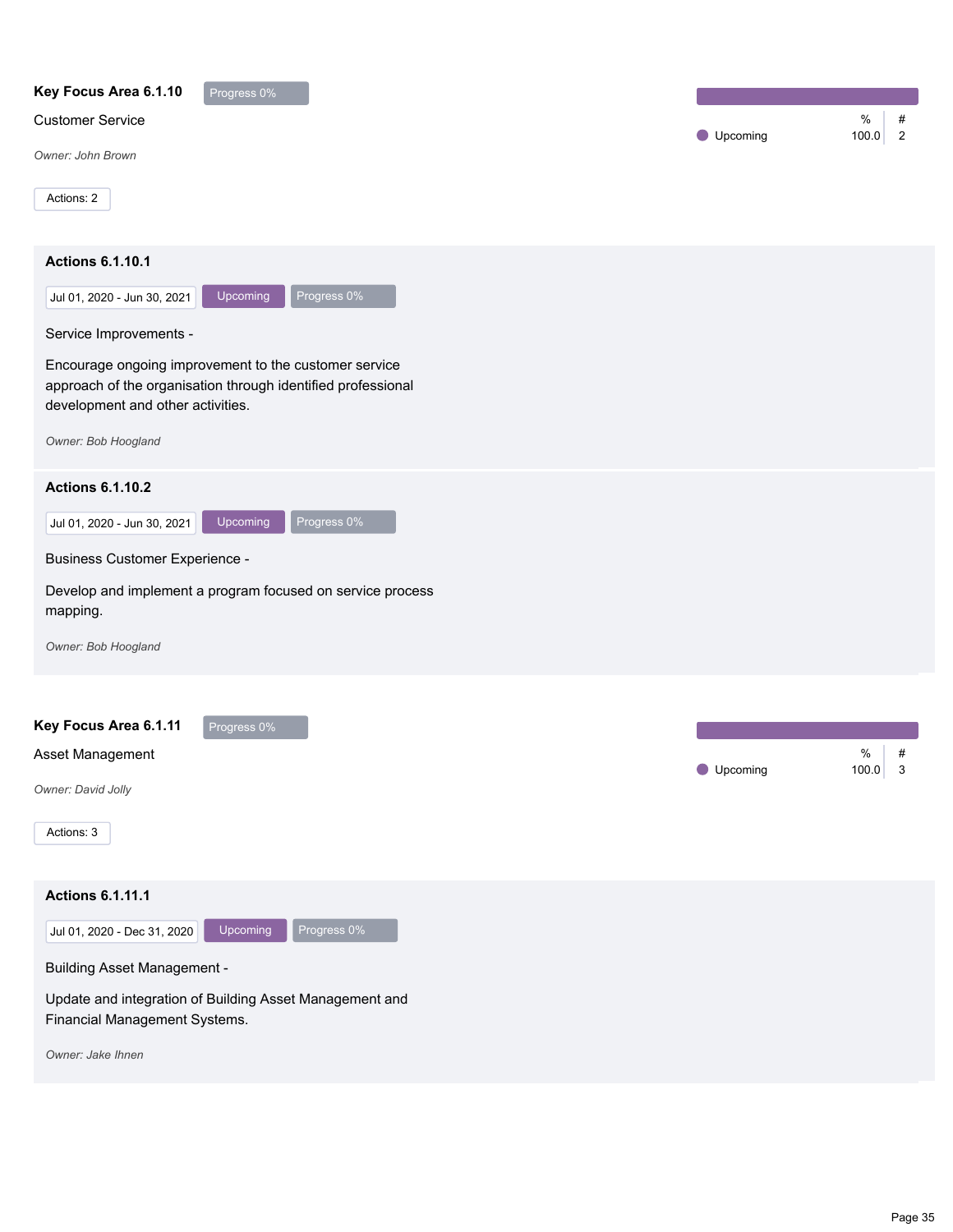| <b>Actions 6.1.11.2</b>                                                                                                                                                                                                                                           |          |                                      |
|-------------------------------------------------------------------------------------------------------------------------------------------------------------------------------------------------------------------------------------------------------------------|----------|--------------------------------------|
| Progress 0%<br>Jul 01, 2020 - Dec 31, 2020<br>Upcoming                                                                                                                                                                                                            |          |                                      |
| Road Assets -                                                                                                                                                                                                                                                     |          |                                      |
| Complete review of current approach to treatment of road and<br>bridge assets.                                                                                                                                                                                    |          |                                      |
| Owner: David Jolly                                                                                                                                                                                                                                                |          |                                      |
| <b>Actions 6.1.11.3</b>                                                                                                                                                                                                                                           |          |                                      |
| Progress 0%<br>Jul 01, 2020 - Mar 31, 2021<br>Upcoming                                                                                                                                                                                                            |          |                                      |
| Asset Management Plan -                                                                                                                                                                                                                                           |          |                                      |
| Update Asset Management Plan to reflect updated asset<br>information.                                                                                                                                                                                             |          |                                      |
| Owner: David Jolly                                                                                                                                                                                                                                                |          |                                      |
| Key Focus Area 6.1.12<br>Stormwater Management Plan<br><b>Owner: Stuart Barwick</b>                                                                                                                                                                               |          |                                      |
| Key Focus Area 6.1.13<br>Progress 0%                                                                                                                                                                                                                              |          |                                      |
| Work Health & Safety                                                                                                                                                                                                                                              | Upcoming | $\%$<br>#<br>$\overline{2}$<br>100.0 |
| <b>Owner: Simone Ewald-Rist</b>                                                                                                                                                                                                                                   |          |                                      |
| Actions: 2                                                                                                                                                                                                                                                        |          |                                      |
| <b>Actions 6.1.13.1</b>                                                                                                                                                                                                                                           |          |                                      |
| Progress 0%<br>Upcoming<br>Jul 01, 2020 - Jul 31, 2021                                                                                                                                                                                                            |          |                                      |
| Incident Prevention -                                                                                                                                                                                                                                             |          |                                      |
| Take action to reduce the likelihood of incidents of injury and<br>illness in the workplace, including: review of reported incidents;<br>audits of staff and contractors; inductions of staff and<br>contractors; facilitate WH&S Committee meetings; appropriate |          |                                      |

*Owner: Simone Ewald-Rist*

identified training.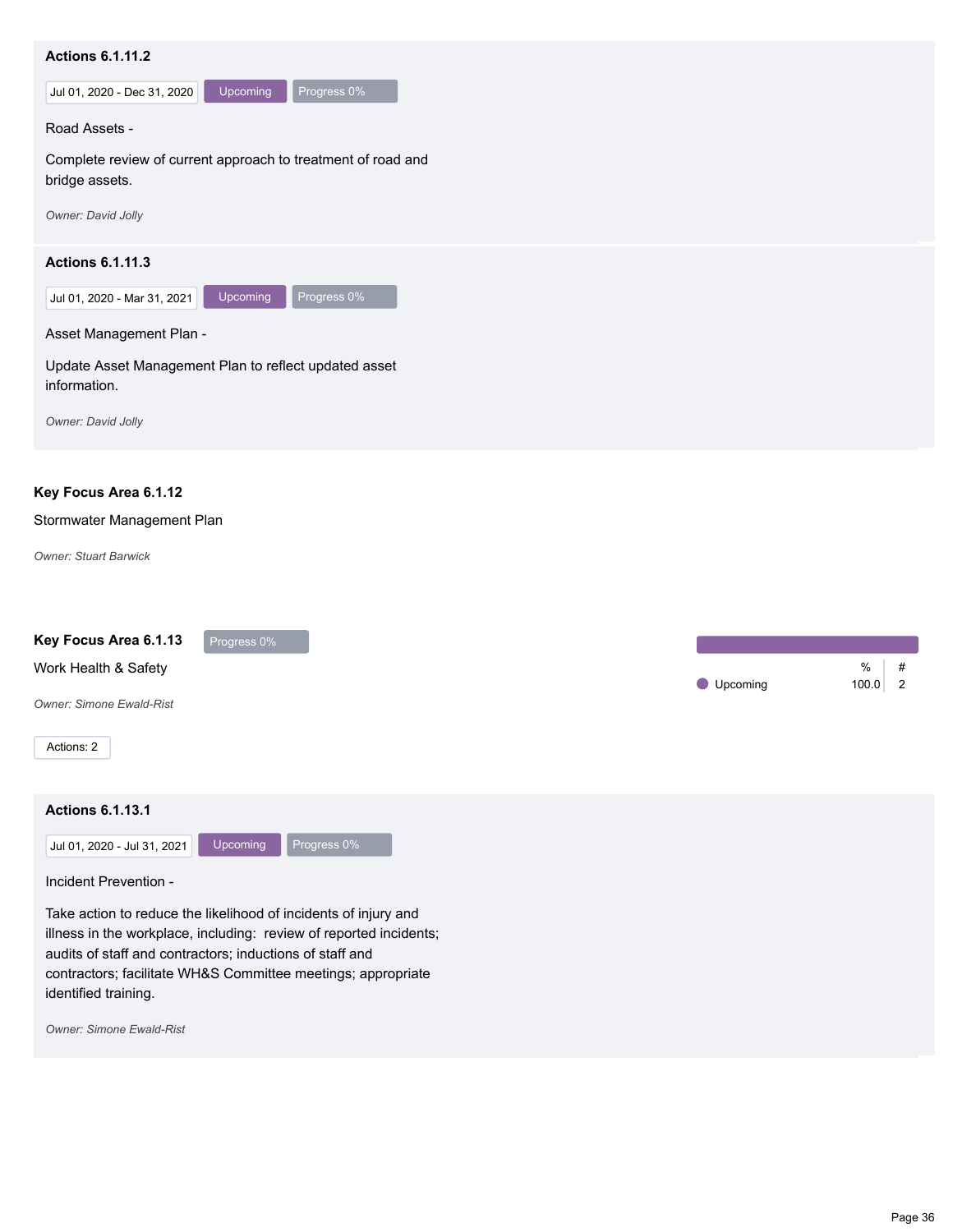| <b>Actions 6.1.13.2</b>                                                                                                                                                                         |          |                         |
|-------------------------------------------------------------------------------------------------------------------------------------------------------------------------------------------------|----------|-------------------------|
| Progress 0%<br>Upcoming<br>Jul 01, 2020 - Jun 30, 2021                                                                                                                                          |          |                         |
| Well-being Program -                                                                                                                                                                            |          |                         |
| Undertake actions to improve the well-being of workers<br>including appropriate training and awareness sessions.                                                                                |          |                         |
| Owner: Simone Ewald-Rist                                                                                                                                                                        |          |                         |
| Key Focus Area 6.1.14<br>Progress 0%                                                                                                                                                            |          |                         |
| Public Health                                                                                                                                                                                   |          | %<br>#                  |
| Owner: Jake Ihnen                                                                                                                                                                               | Upcoming | 100.0<br>-1             |
| Actions: 1                                                                                                                                                                                      |          |                         |
| <b>Actions 6.1.14.1</b>                                                                                                                                                                         |          |                         |
| Progress 0%<br>Jul 01, 2020 - Nov 30, 2020<br>Upcoming                                                                                                                                          |          |                         |
| Temporary Food Premises -                                                                                                                                                                       |          |                         |
| In consultation with stakeholders develop a mobile and<br>temporary food business policy and operator guide, to facilitate<br>the service of food outside the traditional fixed premises model. |          |                         |
| Owner: Jake Ihnen                                                                                                                                                                               |          |                         |
| Key Focus Area 6.1.15                                                                                                                                                                           |          |                         |
| Progress 0%<br>Stakeholder Management                                                                                                                                                           |          | $\%$<br>#               |
| Owner: John Brown                                                                                                                                                                               | Upcoming | 100.0<br>$\overline{2}$ |
| Actions: 2                                                                                                                                                                                      |          |                         |
| <b>Actions 6.1.15.1</b>                                                                                                                                                                         |          |                         |
| Progress 0%<br>Upcoming<br>Jul 01, 2020 - Jun 30, 2021                                                                                                                                          |          |                         |
| Northern Tasmania Development Corporation (NTDC) -                                                                                                                                              |          |                         |
| Participate in NTDC activities focused on developing the<br>regional economy.                                                                                                                   |          |                         |
| Owner: John Brown                                                                                                                                                                               |          |                         |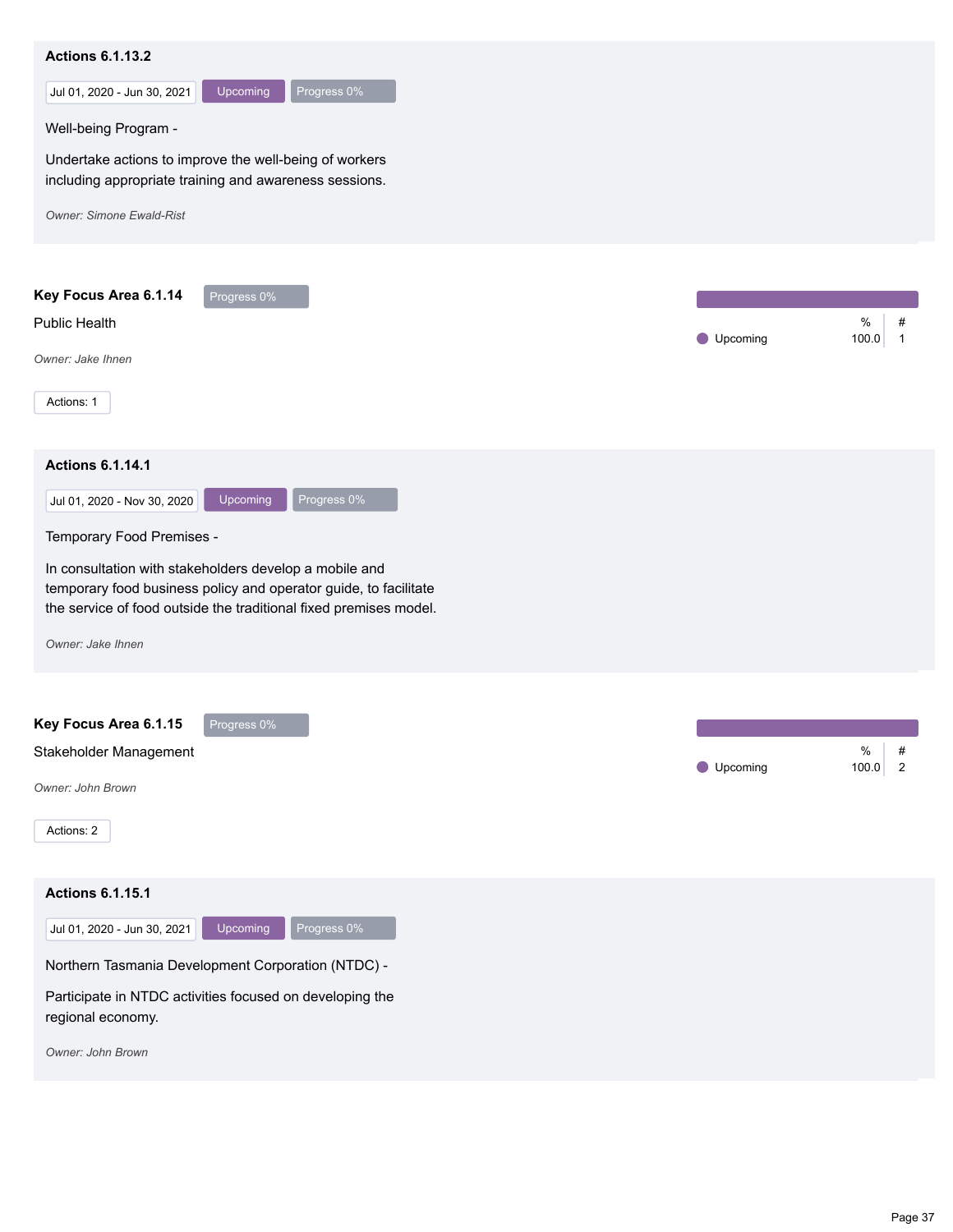

#### **Key Focus Area 6.2.1**

Asset Management Policy

*Owner: Bob Hoogland*

#### **Key Focus Area 6.2.2**

Community Building Policy

*Owner: Bob Hoogland*

#### **Key Focus Area 6.2.3**

#### Economic Development Policy

*Owner: John Brown*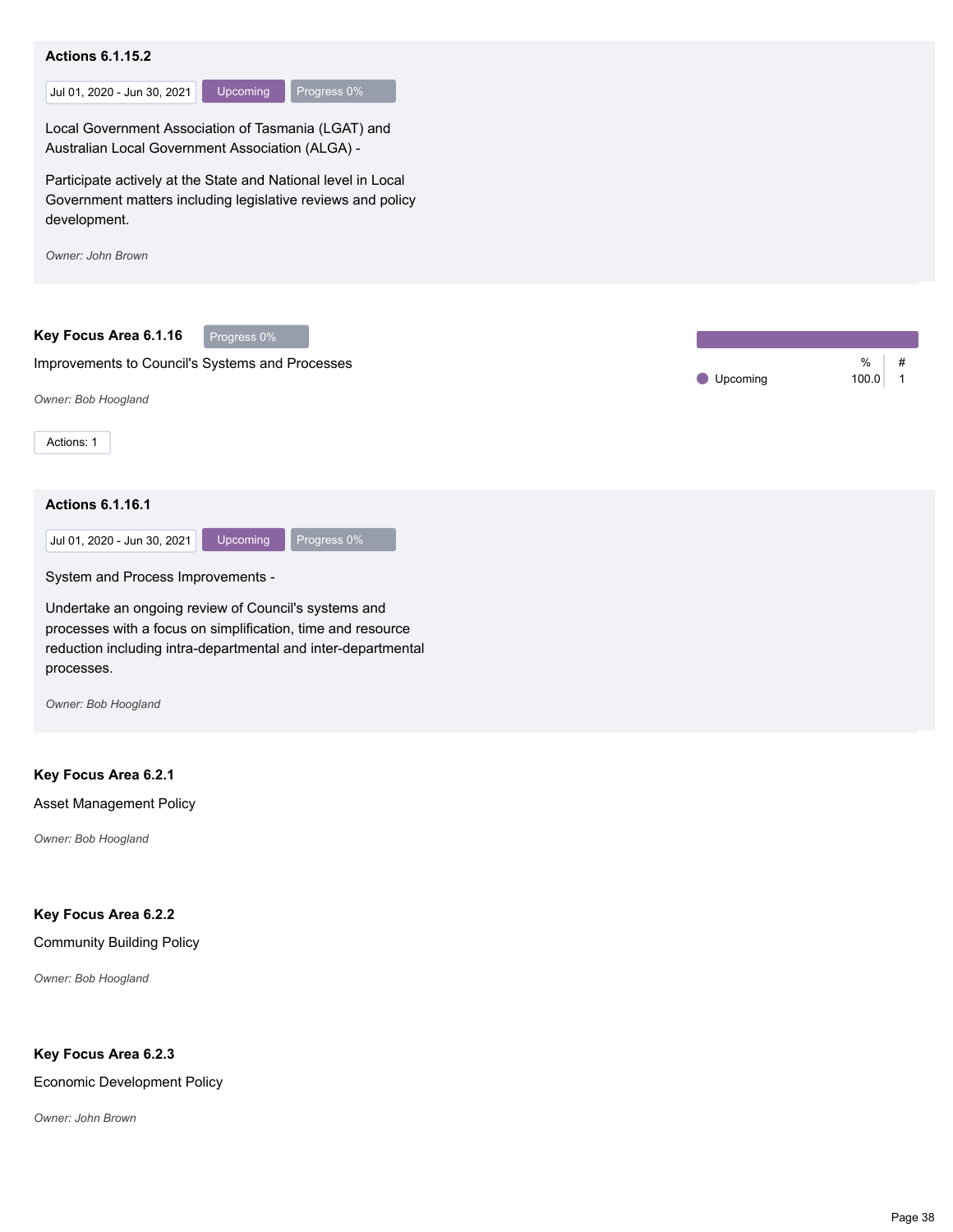#### **Key Focus Area 6.2.4**

Environment & Planning Policy

*Owner: David Jolly*

#### **Key Focus Area 6.2.5**

Leadership & Governance Policy

*Owner: Bob Hoogland*

#### **Key Focus Area 6.2.6**

By Laws

*Owner: Bob Hoogland*

**Key Focus Area 6.3.1** Progress 0%

Reporting: To ensure transparency of risk management information across Break O'Day Council, a series of reports will be produced throughout the year.

|                     | $\frac{0}{0}$ | # |
|---------------------|---------------|---|
| $\bigcirc$ Upcoming | 100.0         | 2 |

*Owner: Bob Hoogland*

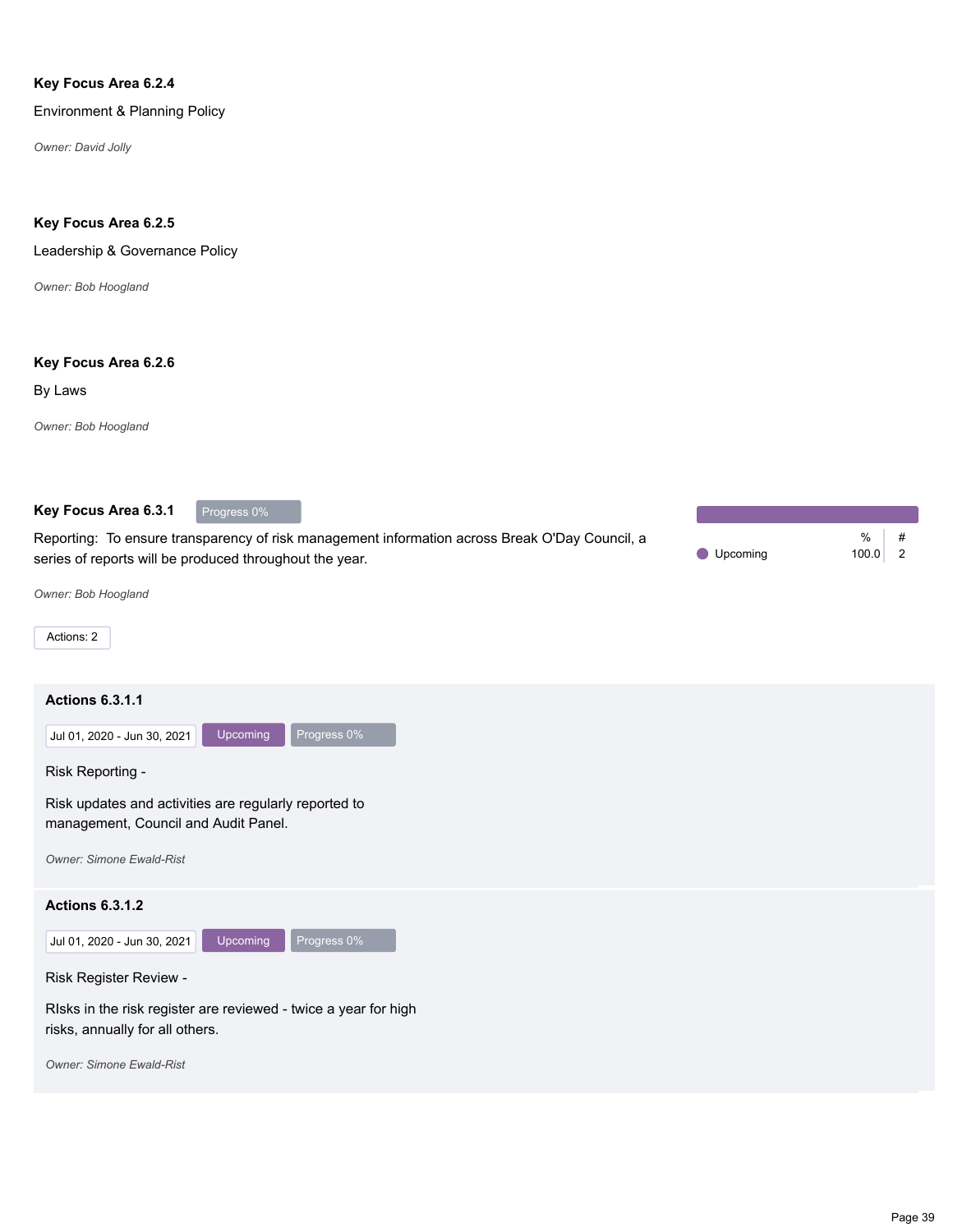| Key Focus Area 6.4.1<br>Progress 0%                       |          |                    |
|-----------------------------------------------------------|----------|--------------------|
| Capital Works and Projects Program                        |          | $\frac{0}{0}$<br># |
| Owner: Bob Hoogland                                       | Upcoming | 7<br>100.0         |
| Actions: 7                                                |          |                    |
| <b>Actions 6.4.1.1</b>                                    |          |                    |
| Progress 0%<br>Upcoming<br>Jul 01, 2020 - Jun 30, 2021    |          |                    |
| Township Plans -                                          |          |                    |
| Delivery of funded Township Plan infrastructure projects. |          |                    |
| Owner: David Jolly                                        |          |                    |



*Owner: David Jolly*